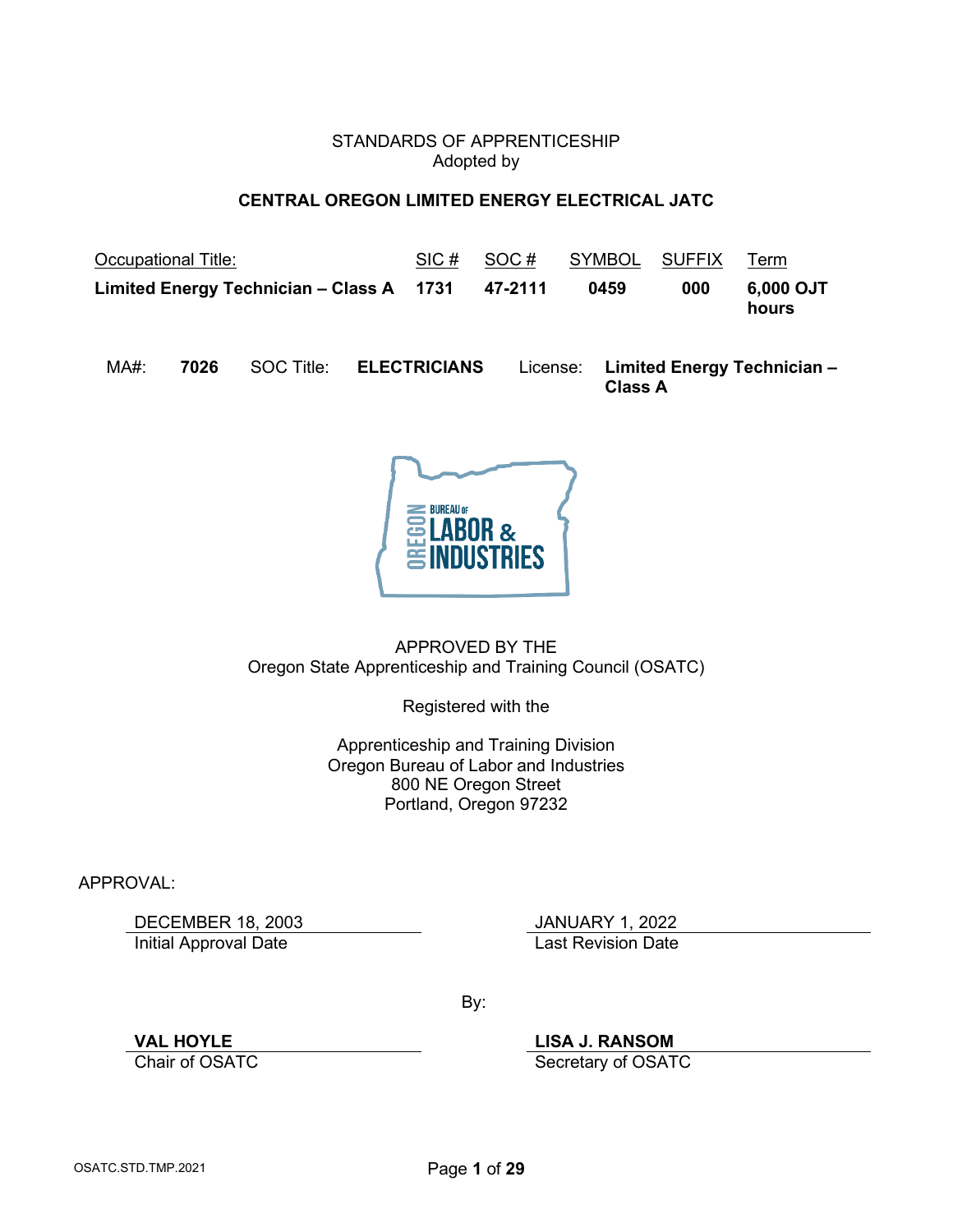# <span id="page-1-0"></span>**Contents**

| 1.  |                                                                          |  |
|-----|--------------------------------------------------------------------------|--|
| 2.  |                                                                          |  |
| 3.  | OREGON PLAN for EQUAL EMPLOYMENT OPPORTUNITY IN APPRENTICESHIP (OAR 839- |  |
|     |                                                                          |  |
| В.  |                                                                          |  |
|     |                                                                          |  |
| 4.  |                                                                          |  |
| 5.  |                                                                          |  |
| 6.  |                                                                          |  |
| 7.  |                                                                          |  |
| 8.  |                                                                          |  |
| 9.  |                                                                          |  |
|     |                                                                          |  |
|     |                                                                          |  |
| 11. |                                                                          |  |
| Е.  |                                                                          |  |
| Е.  |                                                                          |  |
| G.  |                                                                          |  |
| H.  |                                                                          |  |
|     |                                                                          |  |
|     |                                                                          |  |
|     |                                                                          |  |
|     |                                                                          |  |
|     |                                                                          |  |
|     |                                                                          |  |
|     |                                                                          |  |
|     |                                                                          |  |
|     |                                                                          |  |
|     |                                                                          |  |

# Notes:

Pressing the control (Ctrl) button while clicking on an item in the Contents will move to that area in the standards.

Appendices A - H contain information specific to this program.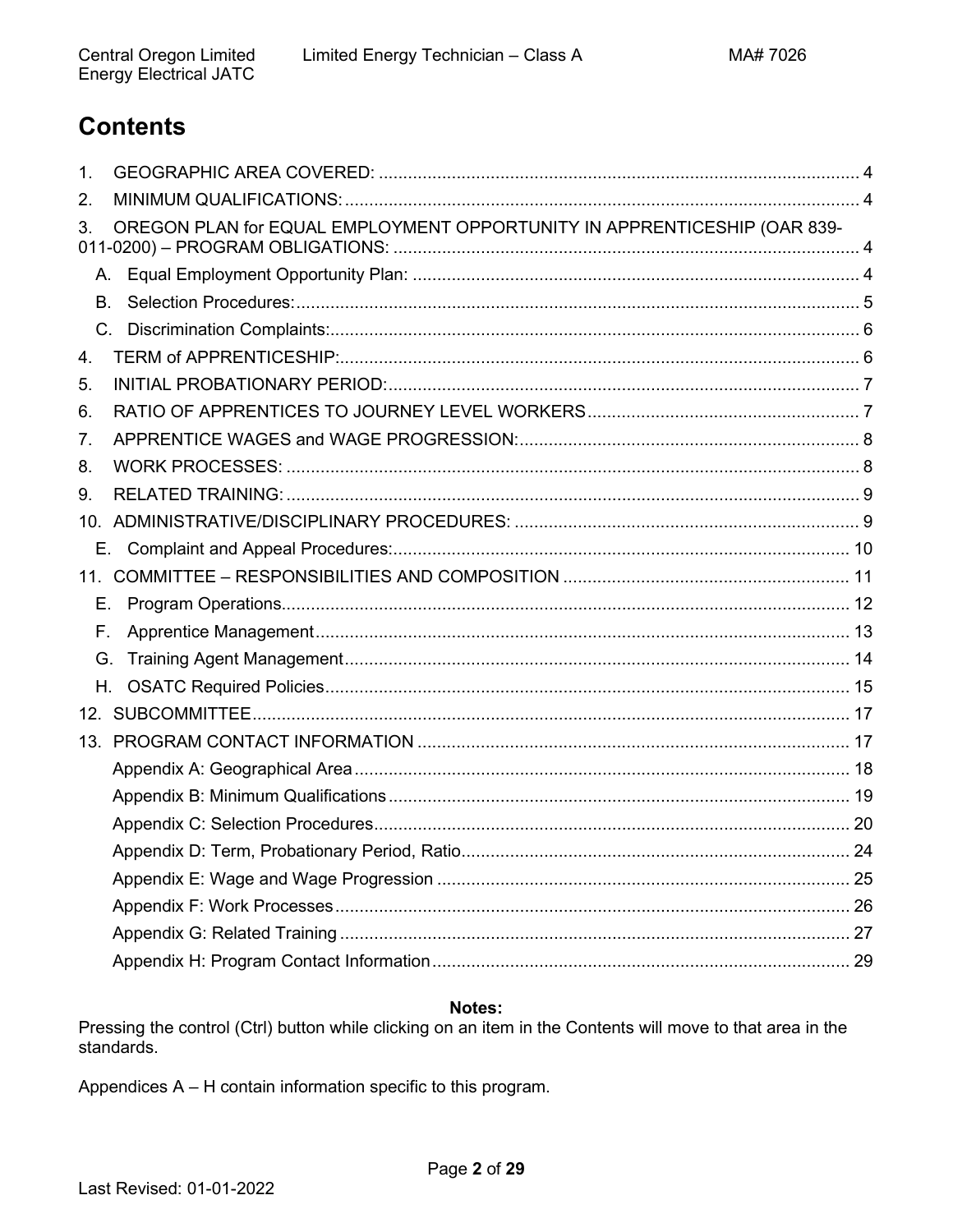### **Introduction – Apprenticeship Standards**

The Oregon State Apprenticeship and Training Council (OSATC) has the authority, under the direction of the Apprenticeship and Training Division, to develop, administer, and enforce apprenticeship program standards (Standards) for the operation and success of an apprenticeship or on-the-job training program in the State of Oregon. Apprenticeship programs and committees function to administer, exercise or relinquish authority only with the consent of the OSATC. Only apprentices registered with or recognized by the Oregon Bureau of Labor and Industries (BOLI), Apprenticeship and Training Division (ATD) will be recognized by the OSATC. Parties' signatory to these apprenticeship standards declare that their purpose and policy is to establish and sponsor an organized system of registered apprenticeship and training education.

These Standards are in conformity with and are to be used in conjunction with the Apprenticeship Rules, Chapter 839-011 OAR (Oregon Administrative Rules); Apprenticeship and Training Statutes, Chapter 660 ORS (Oregon Revised Statute); The National Apprenticeship Act, 29 U.S.C. (United States Code) 50; Apprenticeship Programs, Title 29 Part 29 CFR (Code of Federal Regulations); and Equal Employment Opportunity in Apprenticeship and Training, Title 29 Part 30 CFR which collectively govern the employment and training in apprenticeable occupations. They are part of the apprenticeship agreement and bind all signers to compliance with all provisions of registered apprenticeship.

If approved by the OSATC, such amendment(s) and such changes as adopted by the OSATC shall be binding to all parties on the first day of the month following such approval. Sponsors shall notify apprentices and training agents of changes as they are adopted by the OSATC. If and when any part of these Standards becomes illegal, as it pertains to federal and/or state law, that part and that part alone will become inoperative and null and void, and the Oregon Bureau of Labor and Industries (BOLI) may recommend language that will conform to applicable law for adoption by the OSATC. The remainder of the Standards will remain in full force and effect.

See ORS Chapter 660.010 & OAR 839-011-0070 for the definitions of terms used within these Standards.

**Notes:** The body of this document contains boilerplate language that applies to all registered apprenticeship programs in the State of Oregon. Boilerplate language may only be modified by the Oregon State Apprenticeship and Training Council.

Appendices A-H are specific to the individual standard and may be modified by the sponsor by submitting a revised standard for approval by the Oregon State Apprenticeship and Training Council or by the Apprenticeship and Training Division (ATD) with concurrence from OSATC where permitted by ORS 660 and OAR 839-011.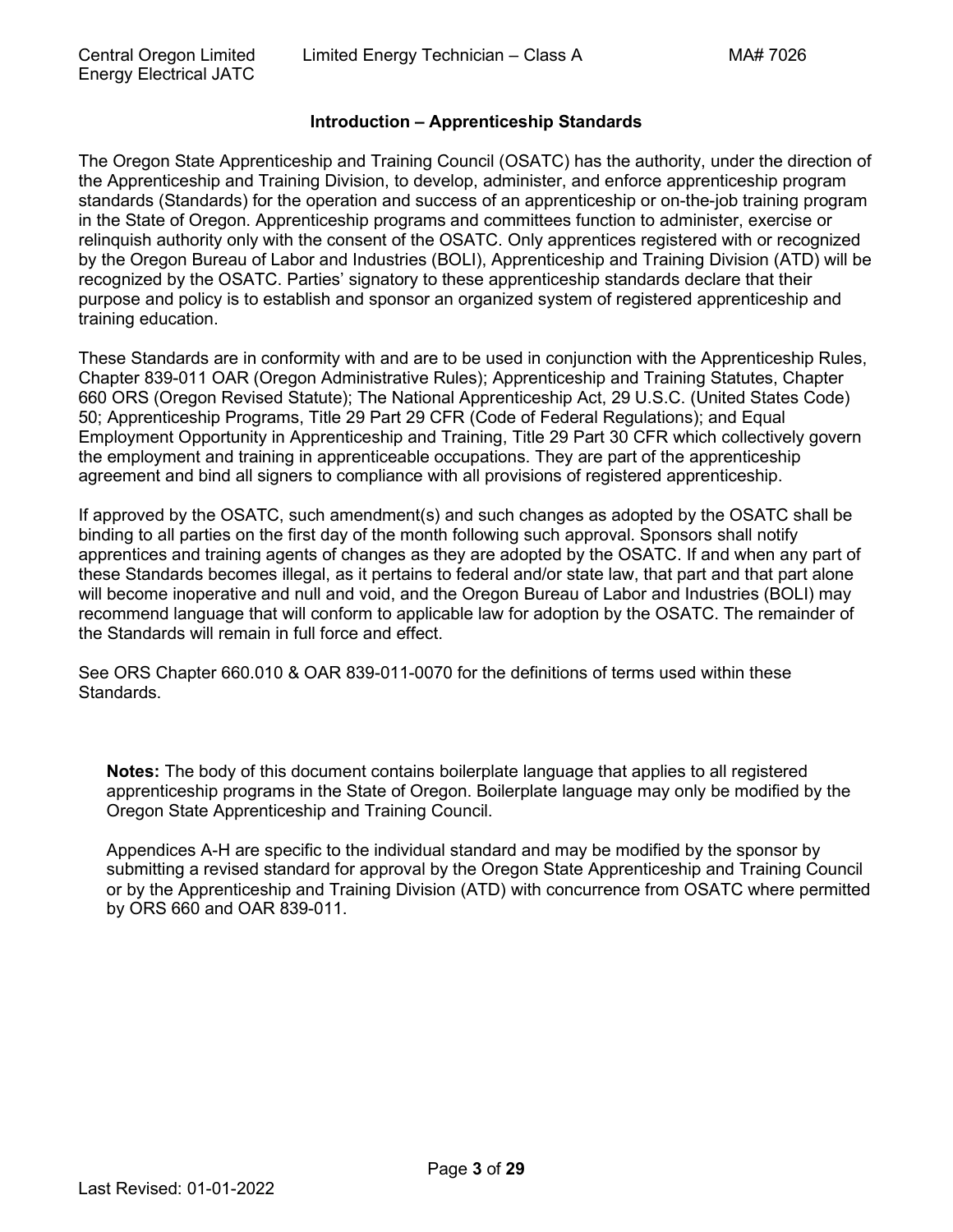# <span id="page-3-0"></span>1. **[GEOGRAPHIC AREA COVERED:](#page-1-0)**

These standards establish the apprenticeable occupation to be taught and designate the geographical area or areas in which the standards will apply. (ORS 660.126) The Sponsor shall have a plan to ensure that participating employers will provide work in all areas covered by the program standards (OAR 839- 011-0084). The Sponsor shall ensure compliance with the provisions for and of any Reciprocity Agreement recognized by the OSATC. (ORS 660.120 / OAR 839-011-0260)

#### **[The geographic area covered by these standards are](#page-17-0) located in Appendix A: Geographical**  [Area.](#page-17-0) [\(Ctrl + Click to follow link\)](#page-17-0)

# <span id="page-3-1"></span>2. **[MINIMUM QUALIFICATIONS:](#page-1-0)**

Minimum qualifications, including a minimum age of at least 16, must be clearly stated, comply with federal and state regulations, and be applied in a nondiscriminatory manner (ORS 660.126 (1b)). The Sponsor shall maintain documentation for all minimum qualifications for any apprentice who is registered.

**[Minimum Qualifications for this standard are located in Appendix B: Minimum Qualifications.](#page-18-0)** [\(Ctrl + Click to follow link\)](#page-18-0)

### <span id="page-3-2"></span>3. **[OREGON PLAN for EQUAL EMPLOYMENT OPPORTUNITY IN APPRENTICESHIP \(OAR 839-](#page-1-0) 011-0200) – [PROGRAM OBLIGATIONS:](#page-1-0)**

Standards must include the Oregon Equal Employment Opportunity in Apprenticeship and Training Pledge as specified in the Oregon Plan for Equal Employment Opportunity in Registered Apprenticeship Programs (OPEEO) Section 3(h)(i).

# EEO PLEDGE

**CENTRAL OREGON LIMITED ENERGY ELECTRICAL JATC** shall not discriminate against apprenticeship applicants or apprentices based on race, color, religion, national origin, sex (including pregnancy and gender identity), sexual orientation, genetic information, or because they are an individual with a disability or a person 18 years old or older. **CENTRAL OREGON LIMITED ENERGY ELECTRICAL JATC** shall take affirmative action to provide equal opportunity in apprenticeship and shall operate the apprenticeship program as required under these rules and Title 29 CFR, part 30.

Sponsors with five (5) or more apprentices must adopt an Equal Employment Opportunity Plan and Selection Procedures and submit the plan for OSATC approval. (OAR 839-011-0200 / OPEEO Sections 4 & 10).

- <span id="page-3-3"></span>A. EQUAL EMPLOYMENT OPPORTUNITY PLAN:
	- i. A Sponsor's commitment to equal opportunity in recruitment, selection, employment and training of apprentices shall include the adoption of a written affirmative action plan. (OAR 839-011-0200 / OPEEO section 8). Each Sponsor required under OPEEO section 4 to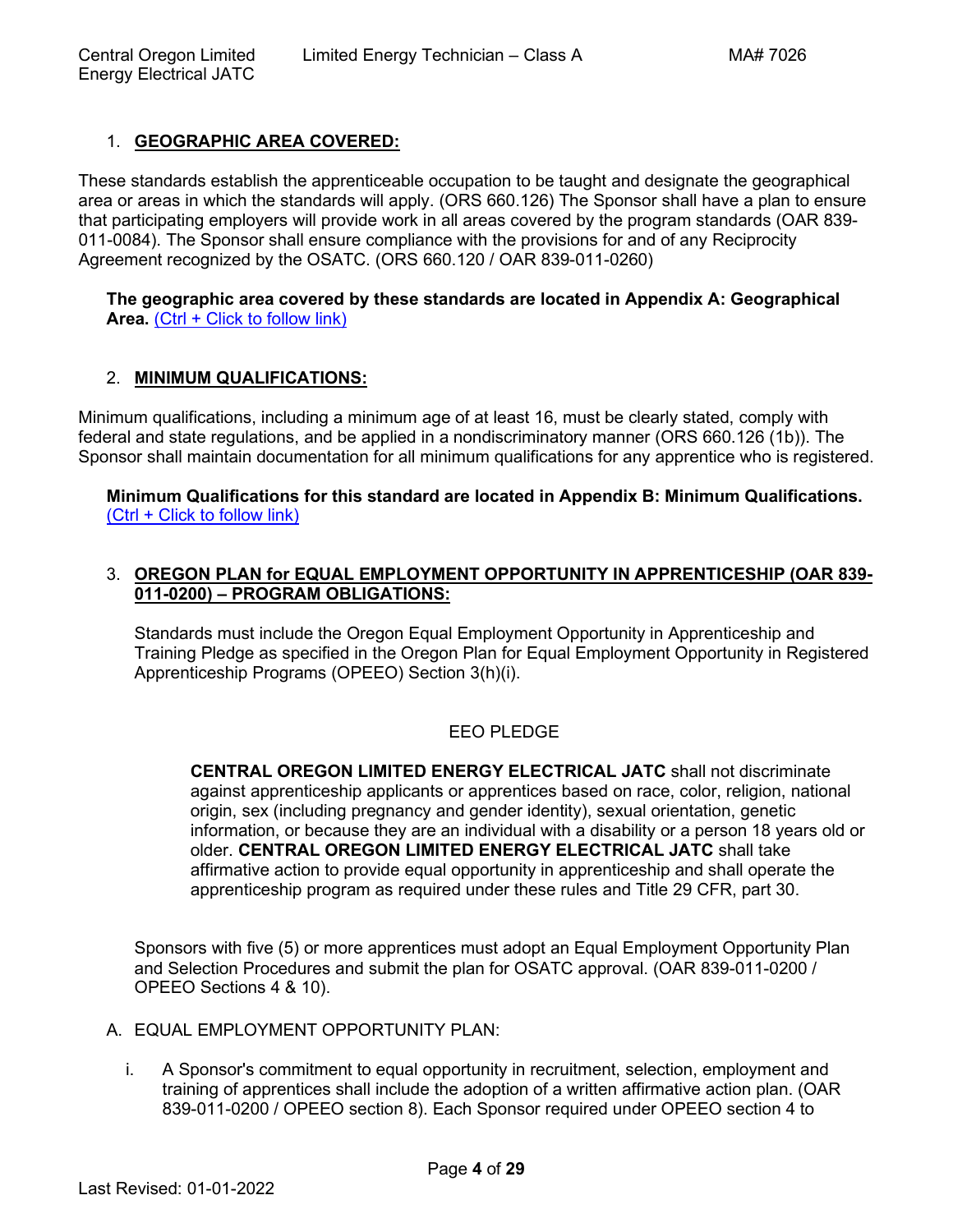develop and maintain an EEO program must retain both the written EEO plan and documentation of its component elements set forth in OPEEO sections 5, 6, 7, 8, 9, and 11.

- ii. In addition, the sponsor will set forth the specific steps that it will take under this plan, review and update the specific steps that it will take to implement the plan at least yearly and submit the updated steps to the Apprenticeship and Training Division (ATD) for review and approval. (OPEEO section 8)
- iii. Numerical utilization goals for the selection of minorities, females, and individuals with disabilities for apprenticeship shall be submitted to ATD at least every three (3) years and prior to the date that any previous goals expire. (OPEEO sections 6 & 7).
- iv. The sponsor hereby adopts the following activities, at a minimum, in order to generate an increase in applications for apprenticeship and improve retention of apprentices from the targeted groups and/or individuals with disabilities:
	- a. RECRUITMENT

Advertising openings for apprenticeship opportunities using methods and in locations that result in applications from candidates from the underutilized groups.

b. OUTREACH

Dissemination of information to organizations serving underutilized groups regarding the nature of apprenticeship.

Cooperation with local school boards and career technical education systems to develop and/or establish relationships with pre-apprenticeship programs targeting students from the underutilized groups to prepare them to meet the standards and criteria required to qualify for entry into apprenticeship programs.

Establishment of formal agreements or partnerships enlisting the assistance and support of pre-apprenticeship programs, community-based organizations, advocacy organizations, or other appropriate organizations, in recruiting qualified individuals for apprenticeship.

c. RETENTION:

Practices to retain targeted populations and maintain working and learning environments which supports current apprentices to remain with the program.

# <span id="page-4-0"></span>B. SELECTION PROCEDURES:

Sponsors with five (5) or more apprentices must adopt a selection procedure and apply it uniformly to all applicants regardless of race, color, religion, national origin, sex, sexual orientation, age (18 or older), genetic information, and disability. (ORS 660.137 (3) / OPEEO section 10).

**[Selection Procedures for this program are located in Appendix C: Selection Procedures.](#page-19-0)** [\(Ctrl + Click to follow link\)](#page-19-0)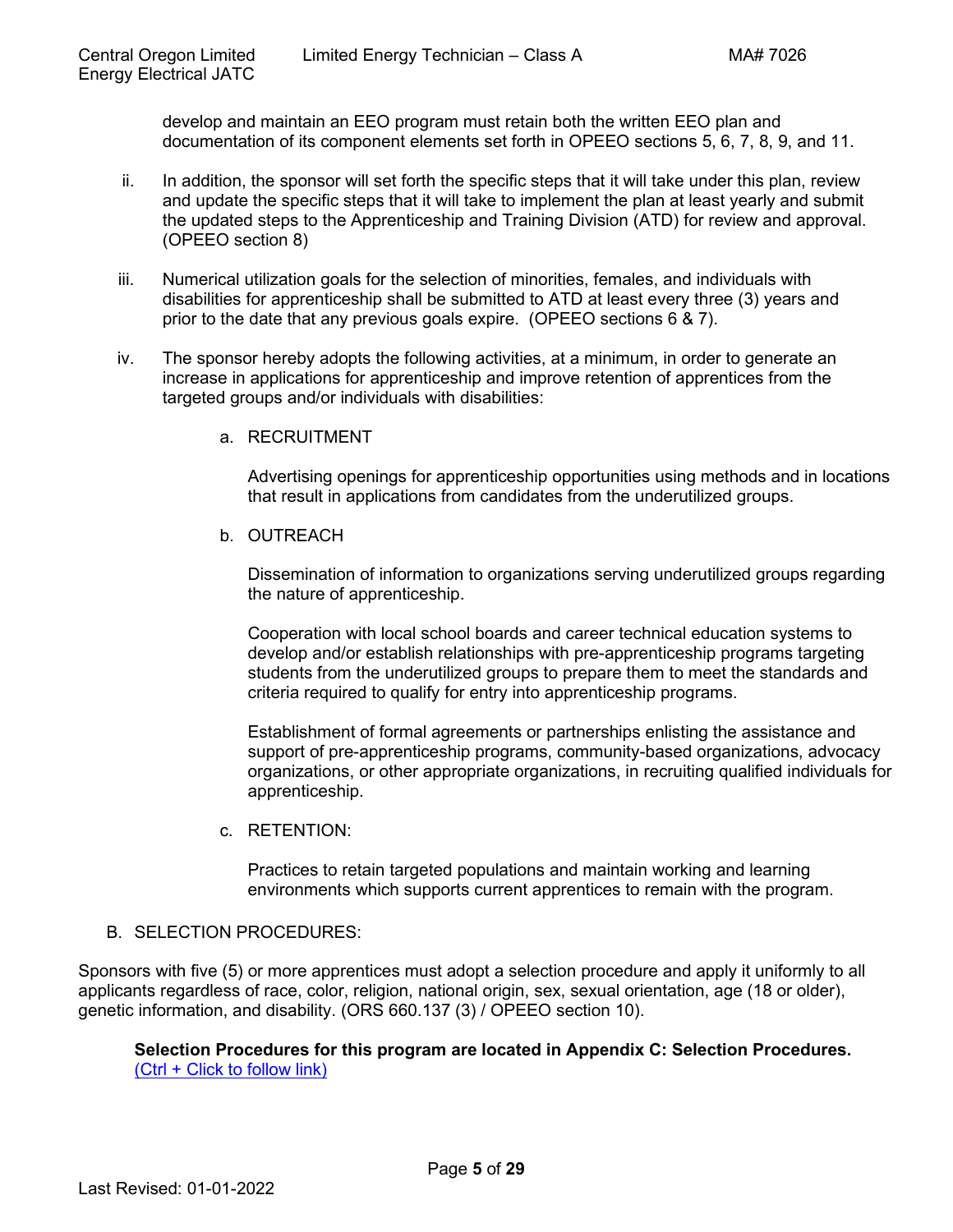- <span id="page-5-0"></span>C. DISCRIMINATION COMPLAINTS:
	- i. Any apprentice or applicant for apprenticeship who believes they have been discriminated against with regards to apprenticeship by the committee may file a complaint. (OAR 839-011- 0200 / OPEEO Section 14)
	- ii. The basis of the complaint may be:
		- a. Discrimination on the basis of race, sex, color, religion, national origin, age, disability or as otherwise specified by law by a sponsor or a sponsor's program
		- b. The equal employment opportunity plan has not been followed; or
		- c. The Sponsor's equal employment opportunity plan does not comply with the requirements of the Oregon Equal Employment Opportunity in Apprenticeship Plan.
	- iii. Generally, a complaint must be filed within three hundred (300) days of the alleged discrimination or specified failure to follow the equal opportunity standards. However, for good cause shown, the Registration Agency may extend the filing time.
	- iv. The written complaint must include the name, address and telephone number of the person allegedly discriminated against, the sponsor involved and a description of the circumstances of the complaint, a short description of the events that took place, and the complainant's signature.
	- v. For complaints dealing with program operations see section 10 (Administrative Disciplinary Procedures) of this standard.

# <span id="page-5-1"></span>4. **[TERM of APPRENTICESHIP:](#page-1-0)**

- A. The term of apprenticeship, which for an individual apprentice may be measured either through the completion of the industry standard for on-the-job learning (at least 2,000 hours in the timebased approach), the attainment of competency (competency-based approach), or a blend of the time-based and competency-based approaches (hybrid approach).
- B. The time-based approach measures skill acquisition through the individual apprentice's completion of at least 2,000 hours of on-the-job learning as described in a work process schedule.
	- i. The term of apprenticeship for a time-based approach must be stated in hours unless otherwise required by a collective bargaining agreement, civil service or other governing regulation. (ORS 660.126)
- C. The competency-based approach measures skill acquisition through the individual apprentice's successful demonstration of acquired skills and knowledge, as verified by the program sponsor. Programs utilizing this approach must still require apprentices to complete an on-the-job learning component of Registered Apprenticeship. The program standards must address how on-the-job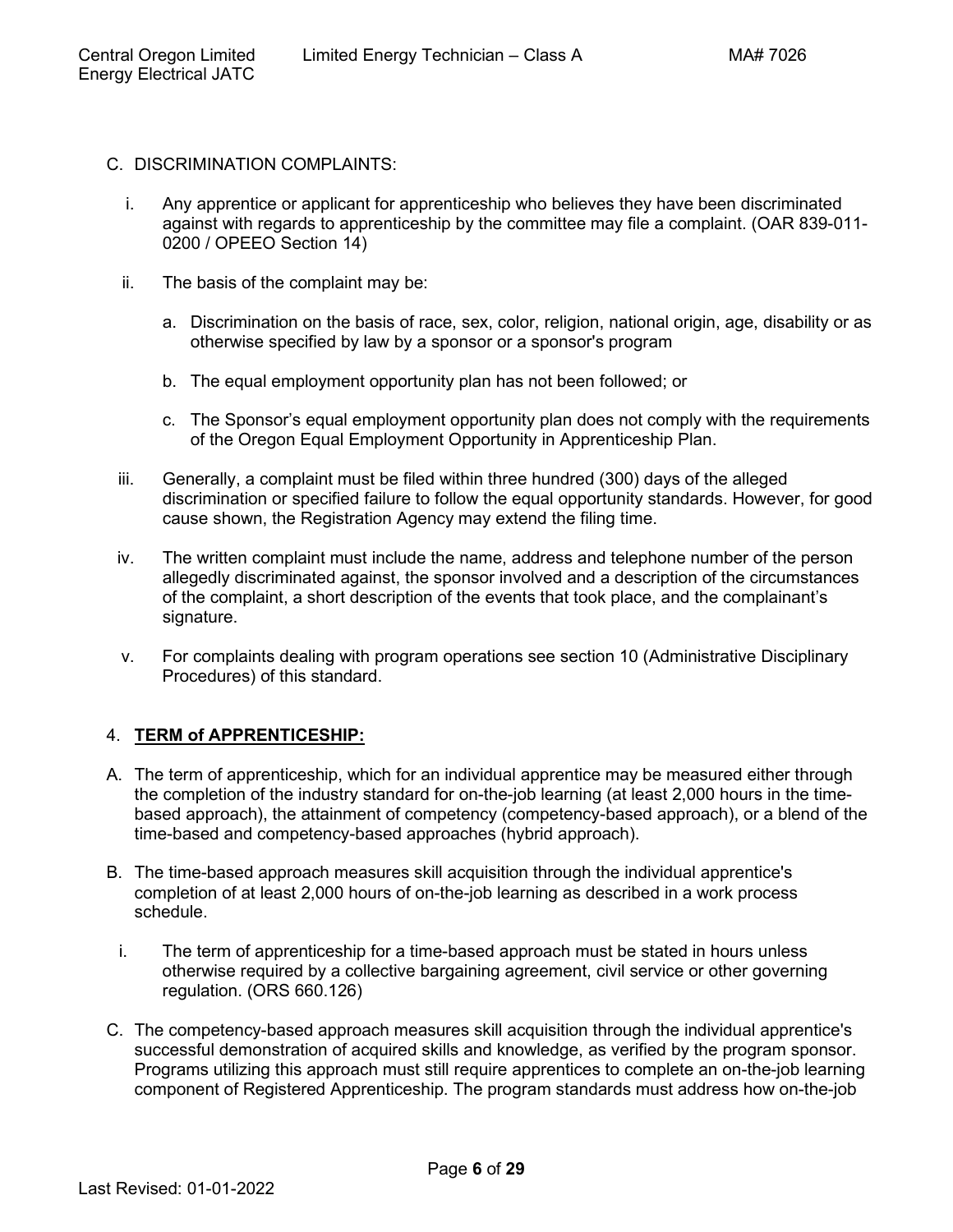learning will be integrated into the program, describe competencies, and identify an appropriate means of testing and evaluation for such competencies.

- D. The hybrid approach measures the individual apprentice's skill acquisition through a combination of specified minimum number of hours of on-the-job learning and the successful demonstration of competency as described in a work process schedule. (Title 29 Part 29(5)(b)(2) CFR) OAR 839- 011-0084(A)(B)(C))
- E. When the apprentice is granted advanced standing, the employer must pay the apprentice at the appropriate wage per the wage progression schedule specified in these standards or higher. (ORS 660.142)

NOTE: In licensed occupations the apprentice must complete the minimum hours of documented legal experience.

**[The term of apprenticeship for this program is located in Appendix D: Term, Probationary](#page-23-0)  [Period, Ratio.](#page-23-0)** [\(Ctrl + Click to follow link\)](#page-23-0)

# <span id="page-6-0"></span>5. **[INITIAL PROBATIONARY PERIOD:](#page-1-0)**

- A. All apprentices are subject to an initial probationary period, stated in hours of employment, beginning on the effective date of the apprentice's current registration into the program. During this time, the apprentice's appeal rights are restricted, and the Sponsor may terminate an apprenticeship agreement without cause. (ORS 660.126 (1g))
- B. The initial probationary period must be reasonable in relationship to the full term of the apprenticeship unless otherwise required by Civil Service, Collective Bargaining Agreement (CBA) or law. It cannot exceed one year (12 months) or 25 percent of the length of the program, whichever is shorter. (ORS 660.126 (1g))
- C. During the initial probationary period either party to the agreement may terminate the apprenticeship agreement upon written notice to the Apprenticeship and Training Division of the Oregon Bureau of Labor and Industries. (ORS 660.126 (1g) & ORS 660.060 (6))
- D. Full appeal rights are available to apprentices who have completed the initial probationary period. After the probationary period the Sponsor may only suspend, cancel or terminate the apprenticeship agreement for good cause, with prior written notice to the apprentice, and with written notice to the apprentice and to the Apprenticeship and Training Division of the Bureau of Labor and Industries of the final action taken by the committee. (ORS 660.060 (6) & (7) and section 10 of this standard)

**[The probationary period for this program is located in Appendix D: Term, Probationary](#page-23-0)  [Period, Ratio.](#page-23-0)** [\(Ctrl + Click to follow link\)](#page-23-0)

# <span id="page-6-1"></span>6. **[RATIO OF APPRENTICES TO JOURNEY LEVEL WORKERS](#page-1-0)**

A. There shall be a maximum numeric ratio of apprentices to journey-level workers consistent with proper supervision, training, safety and continuity of employment. (ORS 660.126 (1f))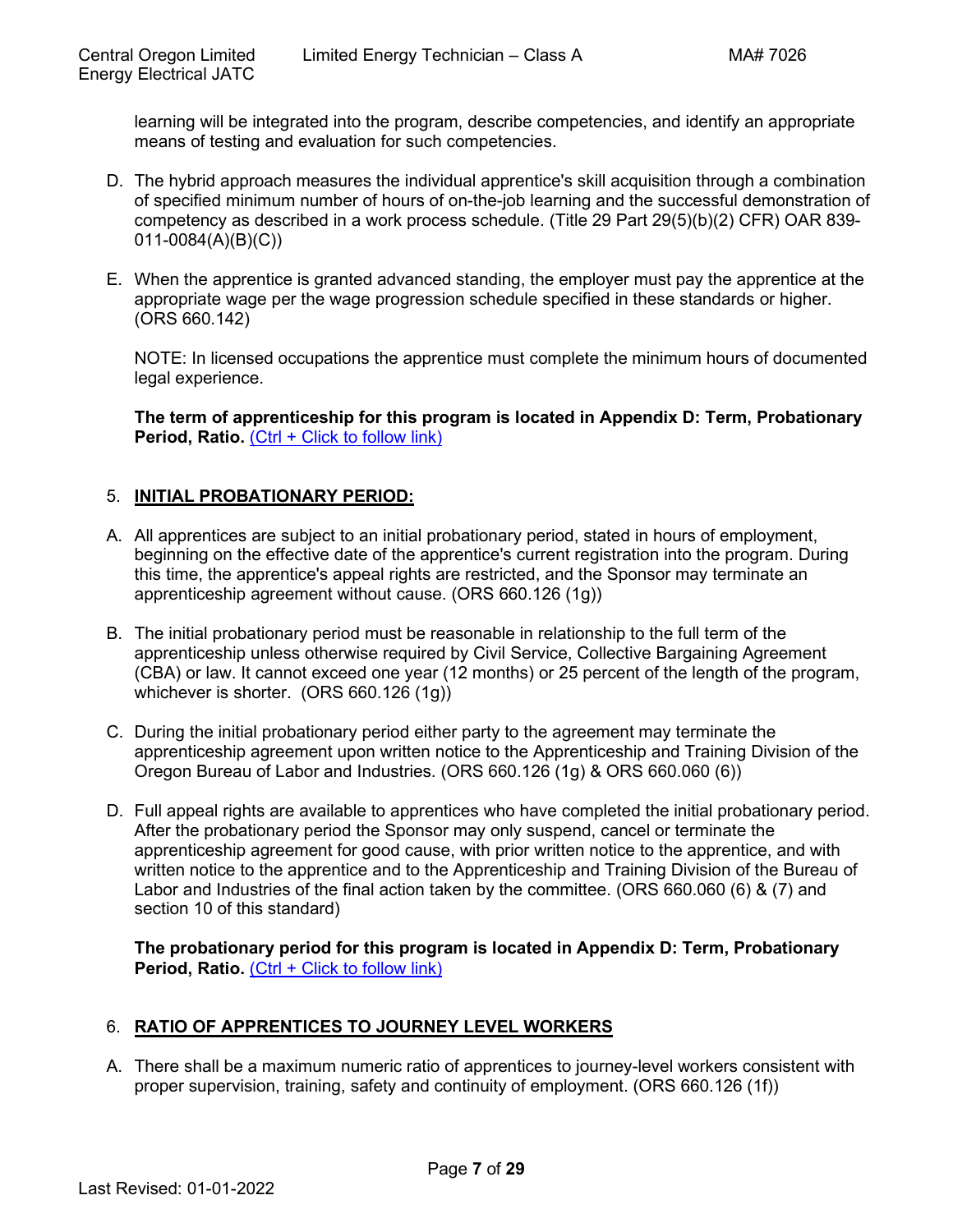- B. The ratio shall be specifically and clearly stated as to its application to the job site, workforce, department, shift, plant or combination therein. (ORS 660.126 (1f))
- C. To ensure safety and training in all phases of the work, the Sponsor and its Training Agents shall ensure that apprentices are under the supervision of competent and qualified journey-level workers on the job who are responsible for the work being performed. (ORS 660.126 (1f), ORS 660.137 (5), OAR 839-011-0143)

**[The ratio of apprentices to journey level workers for this program is located in Appendix](#page-23-0)  [D: Term, Probationary Period, Ratio.](#page-23-0) [\(Ctrl + Click to follow link\)](#page-23-0)** 

# <span id="page-7-0"></span>7. **[APPRENTICE WAGES and WAGE PROGRESSION:](#page-1-0)**

- A. The apprentice shall be paid according to a progressively increasing schedule of wage based on specified percentages of the average journey-level wage consistent with skills acquired. (ORS 660.126 (1h), OAR 839-011-0082(6a), OAR 839-011-0093, & OAR 839-011-0310)
- B. Wage progressions shall be indicated in hourly or monthly periods (the registration agency recommends the use of hour periods) set by the Sponsor. (ORS 660.126 (1h))
- C. The entry wage listed in this standard shall not be less than the federal or state minimum wage rate for the region covered by the geographical jurisdiction by that standard, whichever is higher.  $(ORS 660.142 (4))$
- D. The wage listed in this standard at all periods establishes a minimum, but a higher wage shall be paid if it is required by other applicable federal law, state law, respective regulations, or by a collective bargaining agreement. (ORS 660.126 (1h), ORS 660.137 (6), ORS 660.142 & OAR 839-011-310 (3)
- E. The sponsor must re-determine the average journey-level wage at least annually and submit the new average journey wage to the Director of the Apprenticeship and Training Division with a statement explaining how such determination was made and the effective date of the new average journey wage. (ORS 660.137 (6))
- F. Upon receipt of a committee's determination of its current journey worker hourly wage rate, the Director, the Division shall notify all training agents and apprentices of the new wage. (ORS 660.142 (2))

**[The average wage and wage progression for this apprenticeship standard are located in](#page-24-0)**  [Appendix E: Wage and Wage Progression.](#page-24-0) [\(Ctrl + Click to follow link\)](#page-24-0)

# <span id="page-7-1"></span>8. **[WORK PROCESSES:](#page-1-0)**

- A. The Sponsor shall provide the necessary instruction and experience for apprentices to become journey-level workers versed in the theory and practice of the occupation. (ORS 660.137 / OAR 839-011-0270(1b))
- B. The Sponsor shall require the approximate hours listed in the standard's Work Processes as closely as conditions will permit for every apprentice. A Sponsor unable to provide an apprentice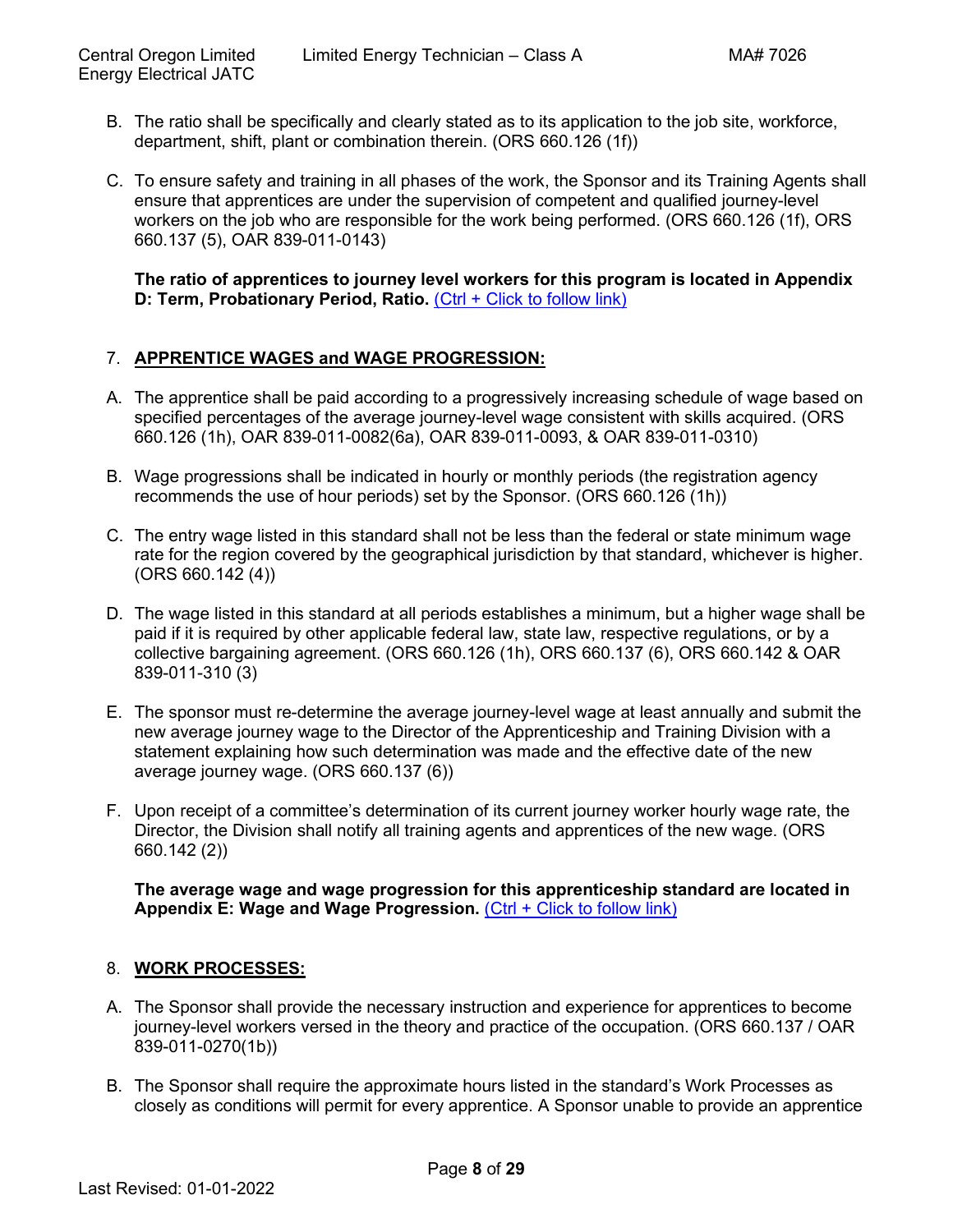with work experience equaling at least 50% of the hours listed in any of the work processes must provide and document additional related training to compensate for the lack of on-the-job training. (ORS 660.126 (1e), OAR 839-011-0084(3b), and OAR 839-011-0265(1))

NOTE: In licensed occupations apprentices must complete the minimum required total hours prior to being referred to the license examination. (OAR 839-011-0265(2))

**[Work processes for this program are located in Appendix F: Work Processes.](#page-25-0)** [\(Ctrl + Click](#page-25-0)  [to follow link\)](#page-25-0)

# <span id="page-8-0"></span>9. **RELATED [TRAINING:](#page-1-0)**

- A. The apprentice must attend related/supplemental instruction for at least 144 hours per year unless otherwise stated in this standard. Time spent in related/supplemental instruction will not be considered as hours of work, and the apprentice is not required to be paid for time so spent except where the training agent states by policy or CBA whether and under what circumstances an apprentice is entitled to be financially compensated for attending related instruction. (ORS 660.126 (1e), ORS 660.157, OAR 839-011-0084, and OAR 839-011-0088(1b))
- B. The Committee must provide for instruction of the apprentice during the related/supplemental instruction in safe and healthful work practices in compliance with the Oregon OSHA regulations and applicable federal and/or state regulations. (ORS 660.137 / OAR 839-011-0082 (6a), OAR 839-011-0084, & OAR 839-011-0310)
- C. In case of failure on the part of any apprentice to fulfill the related instruction obligation, the sponsor has the authority to withhold the apprentice's periodic wage advancement; or with a reasonable opportunity to remedy deficiencies, suspend, or cancel the Apprenticeship Agreement. (ORS 660.137 (4))
- D. Clock hours of actual attendance by the apprentice in related/supplemental instruction classes at the community college, training trust or other approved training provider shall be documented and tracked by the Committee. (ORS 660.137 (2a))
- E. Related instruction activities must be at the direction of a qualified instructor. (ORS 660.120 (3), ORS 660.157 (5), ORS 660.160, OAR 839-011-0084 (3f))

The Sponsor must identify the methods of related/supplemental training must consist of one or more of the following: (ORS 660.120 (3), ORS 660.157, OAR 839-011-0084 (3f)).

A minimum number of 144 hours per year are required unless the program has received a waiver from the Oregon State Apprenticeship and Training Council. (ORS 660.157(2))

**[A summary of related training topics,](#page-26-0) hours, and methods are located in Appendix [G: Related Training.](#page-26-0)** [\(Ctrl + Click to follow link\)](#page-26-0)

#### <span id="page-8-1"></span>10. **[ADMINISTRATIVE/DISCIPLINARY PROCEDURES:](#page-1-0)**

A. The Sponsor shall administer its program in conformity with its approved standards, with the provisions of ORS 660.002 to 660.210, and with the rules and policies of the council and the division. The Sponsor shall establish policies to meet these requirements and list them in this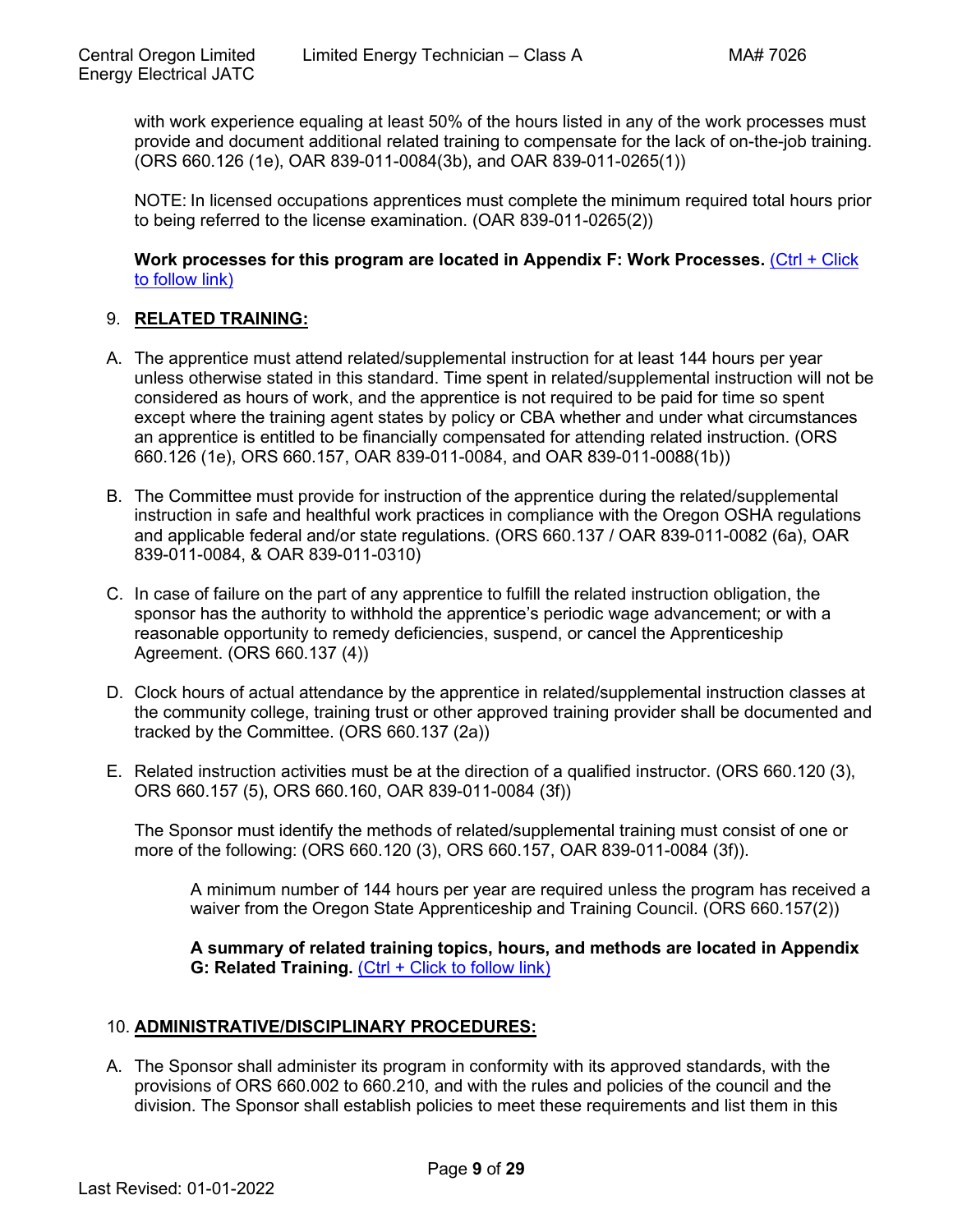section. The Sponsor shall maintain a separate document for the procedures it will utilize to implement its policies. (ORS 660.137 (2) and OAR 839-011-0073)

- B. The committee may include provisions for committee-imposed "disciplinary probation," which is a time assessed when the apprentice's progress is not satisfactory; a "disciplinary probation" may only be used to provide an opportunity for the apprentice to correct deficiencies and cannot affect the apprentice's appeal rights after the initial probation is completed. (ORS 660.137 (4))
- C. During disciplinary probation the committee may withhold periodic wage advancements, suspend or cancel the apprenticeship agreement, or take other disciplinary action. (ORS 660.137 (4))
- D. The apprentice has the right to file an appeal of the committee's disciplinary action with the Director of the Apprenticeship and Training Division. (ORS 660.120, OAR 839-011-0090 and OAR 839-011-0093)
- <span id="page-9-0"></span>E. Complaint and Appeal Procedures:
	- i. Each committee shall adopt and submit complaint review procedures for Division approval. (OAR 839-011-0084 (3g))
	- ii. All approved committees are expected to administer the program's approved complaint review process in a fair and consistent manner. (ORS 660.120, ORS 660.060 & OPEEO Section 14)
	- iii. Complaints that involve matters covered by a collective bargaining agreement are not subject to the complaint review procedures in this section. (ORS 660.126 (2))
	- iv. After the initial probationary period the apprenticeship agreement may be canceled by a written request from the apprentice. (ORS 660.126 (1g) ORS 660.060 (7))
	- v. After the initial probationary period the committee may only suspend, cancel or terminate the apprentice agreement for good cause, which includes but is not limited to: failure to report to work, nonattendance at related instruction, failure to submit work progress reports and lack of response to committee citations. (ORS 660.060 (7))
		- a. Due notice and a reasonable opportunity for correction must be provided to the apprentice.
		- b. Upon suspension a written notice must be provided to the apprentice and to the Apprenticeship and Training Division.
		- c. Upon cancellation a written notice must be provided to the apprentice and to the Apprenticeship and Training Division.
- vi. Each committee shall utilize the following procedures and timelines for disciplinary action (cancellation or termination). Committees may adopt and submit alternate complaint procedures, for Division review and approval, providing the procedures are reasonably expected to offer equal protection to the apprentice. (ORS 660.137, OAR 839-011-0175)
	- a. At least 22 days prior to potential disciplinary action by a committee (OAR 839-011-0175):
		- The committee must notify the apprentice in writing of alleged reason for the proposed disciplinary action and potential action to be taken if the allegation is substantiated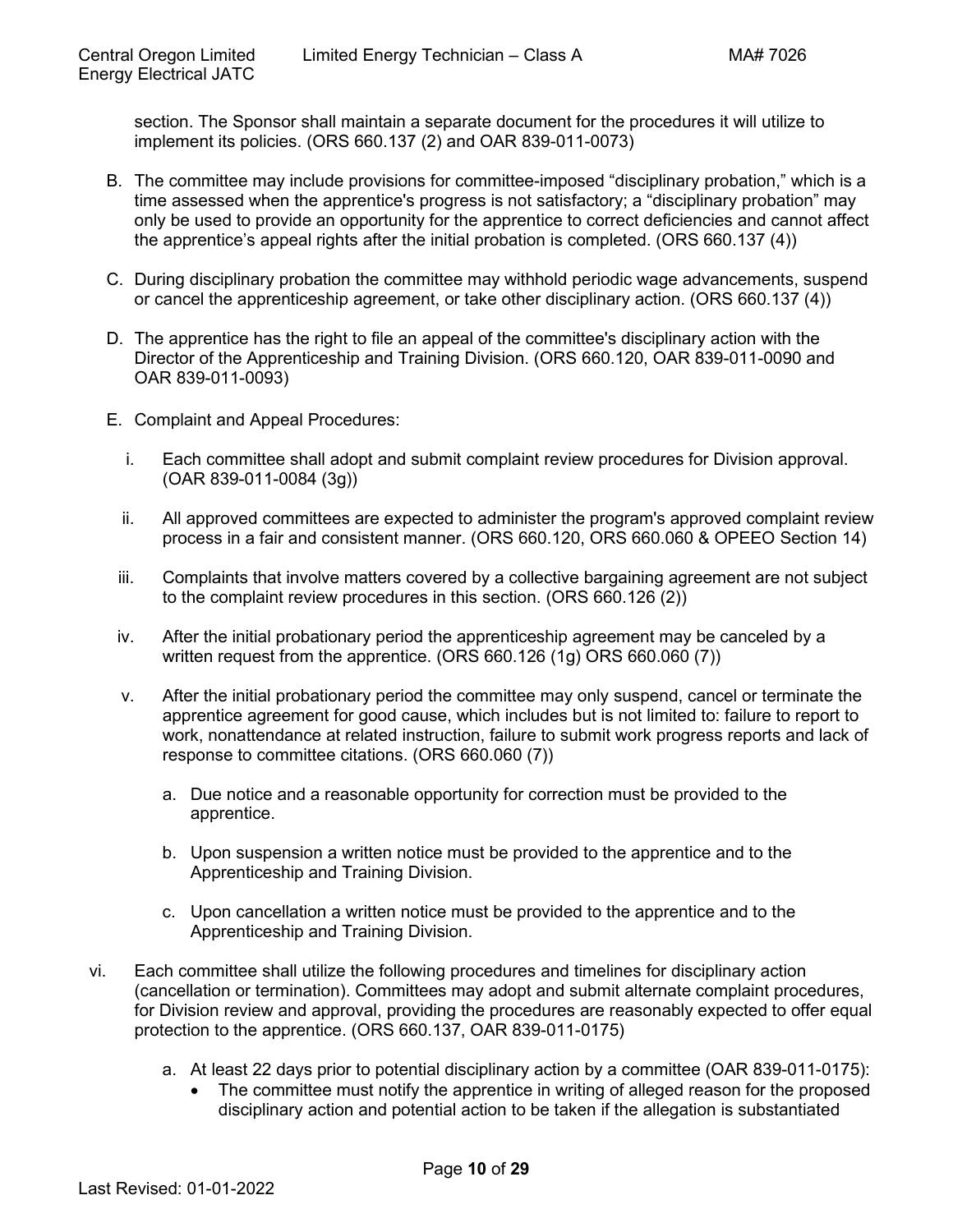- The decisions are effective immediately upon committee action
- The committee will send written reason(s) for such action to the apprentice by registered or certified mail and will include the appeal rights of the apprentice.
- b. Within 30 days of receipt of committee decision the apprentice may request reconsideration of the action taken by the committee
	- The apprentice's request for the local committee to reconsider their disciplinary action must be submitted in writing and must include the reason(s) the apprentice believes the committee should reconsider the disciplinary action.
- vii. Within 30 days of apprentice's request for reconsideration
	- The local committee must provide written notification of their final decision including the appeal rights of the apprentice if the committee upholds its decision on the disciplinary action
- viii. If the apprentice chooses to pursue the complaint further
	- a. Within 30 days of notification of the committee's final action
		- The apprentice must submit the complaint describing in writing the issues associated with the disciplinary action to the Director of the Apprenticeship and Training Division
		- The apprentice must describe the controversy and provide any backup information
		- The apprentice must also provide this information to the local committee/organization
	- b. Within 60 working days the Director of the Apprenticeship and Training Division will complete a review of the record
		- If no settlement is agreed upon during review, the Director must issue a non-binding written decision resolving the controversy.
- ix. If the apprentice or local committee disputes the Director's decision
	- a. Within 30 days of Director's decision the dissenting party must submit a request for the OSATC to hear its case
		- Request must be in writing
		- Must specify reasons supporting the request
		- Request and supporting documents must be given to all parties
		- OSATC Rules and Policy Sub-Committee conducts hearing within 45 days and reports its findings to the next regular quarterly meeting of the OSATC
		- The OSATC renders a decision based on the sub-committee's report.
	- b. Within 30 days of the OSATC meeting
		- The Secretary of the OSATC issues the decision in writing.

# <span id="page-10-0"></span>11. **COMMITTEE – [RESPONSIBILITIES AND COMPOSITION](#page-1-0)**

The following is an overview of the requirements associated with administering an apprenticeship committee and/or program. These provisions are to be used in conjunction with the corresponding ORS and/or OAR.

A. The committee is the policymaking and administrative body responsible for the operation and success of this Apprenticeship program.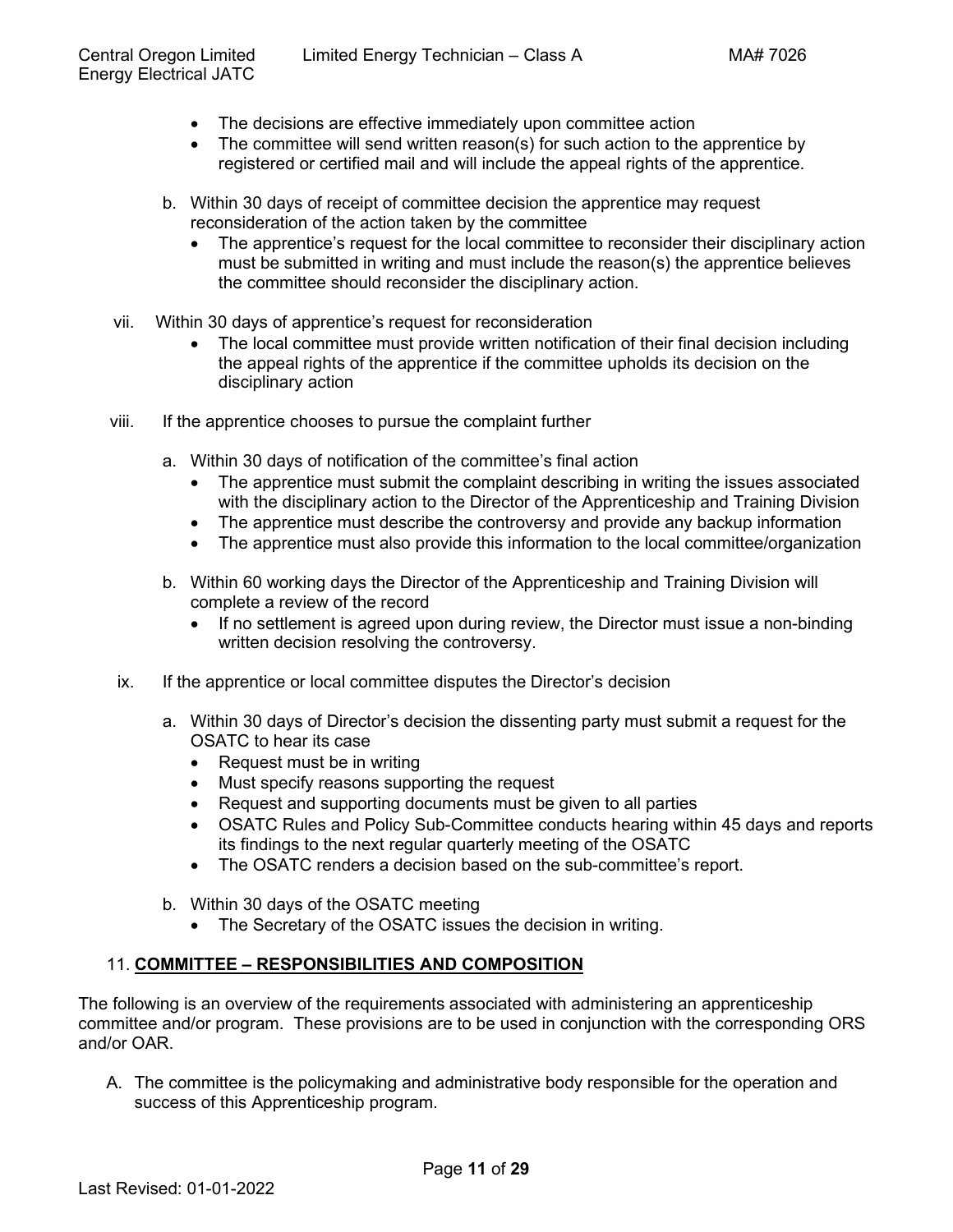- B. The committee is responsible for the day-to-day operation of the apprenticeship program and must be knowledgeable in the application of Chapter 660 ORS, OAR 839 division 011 and other law and rule as appropriate to the occupation(s).
- C. Sponsors must develop policies and procedures for committee operations and provide a copy to registered apprentices (ORS 660.060 (8), ORS 660.135, ORS 660.137, OAR 839-011-0170, and OAR 839-011-0310 (1b)). The committee's specific policies pertaining to the operation of the program are included in this standard. The procedures for the implementation of the approved policies are maintained by the committee. After approval by the division the approved procedures shall be distributed to all apprentices and training agents.
- D. Committees shall meet as often as is necessary to transact business and at least semi-annually with a quorum in order to review and evaluate the progress of each apprentice. (ORS 660.137 (4) and ORS 660.145)
	- i. A quorum shall consist of at least two (2) members representing the employers and two (2) members representing the employees. (ORS 660.135 (3), ORS 660.145)
	- ii. Sponsors must hold a physical meeting for all disciplinary actions. Electronic polling is prohibited for issues requiring the personal appearance of applicants, apprentices, trainees, training agents or employers. (OAR 839-011-0170)
	- iii. Minutes of all meetings must be submitted to the Apprenticeship and Training Division within 10 working days of the meeting. (OAR 839-011-0170)
- <span id="page-11-0"></span>E. Program Operations (ORS 660.135, ORS 660.137, OAR 839-011-0170, OAR 839-011-0200):
	- i. The Committee will record and maintain records pertaining to the local administration of its Apprenticeship Program and make them available to the OSATC or its representative on request.
		- a. These records include, but are not limited to:
			- Selection of applicants
			- Administration of the apprenticeship program
			- Affirmative action plans
			- Documentation necessary to establish a sponsor's good faith effort in implementing its affirmative action plan
			- Qualification standards
	- ii. Records required by the Oregon Equal Employment Opportunity in Apprenticeship Plan (OAR 839-011-0200) will be maintained for five (5) years; all other records will be maintained for five (5) years after the final action taken by the committee on the apprenticeship agreement.

The following must be submitted by all programs through the Oregon Apprenticeship Tracking System (OATS) apprenticeship management portal:

a. Apprenticeship Registration Agreement – within the first 45 days of employment as an apprentice. (ORS 660.020, OAR 839-011-0088) (In licensed occupations registration must occur prior to employment in the trade)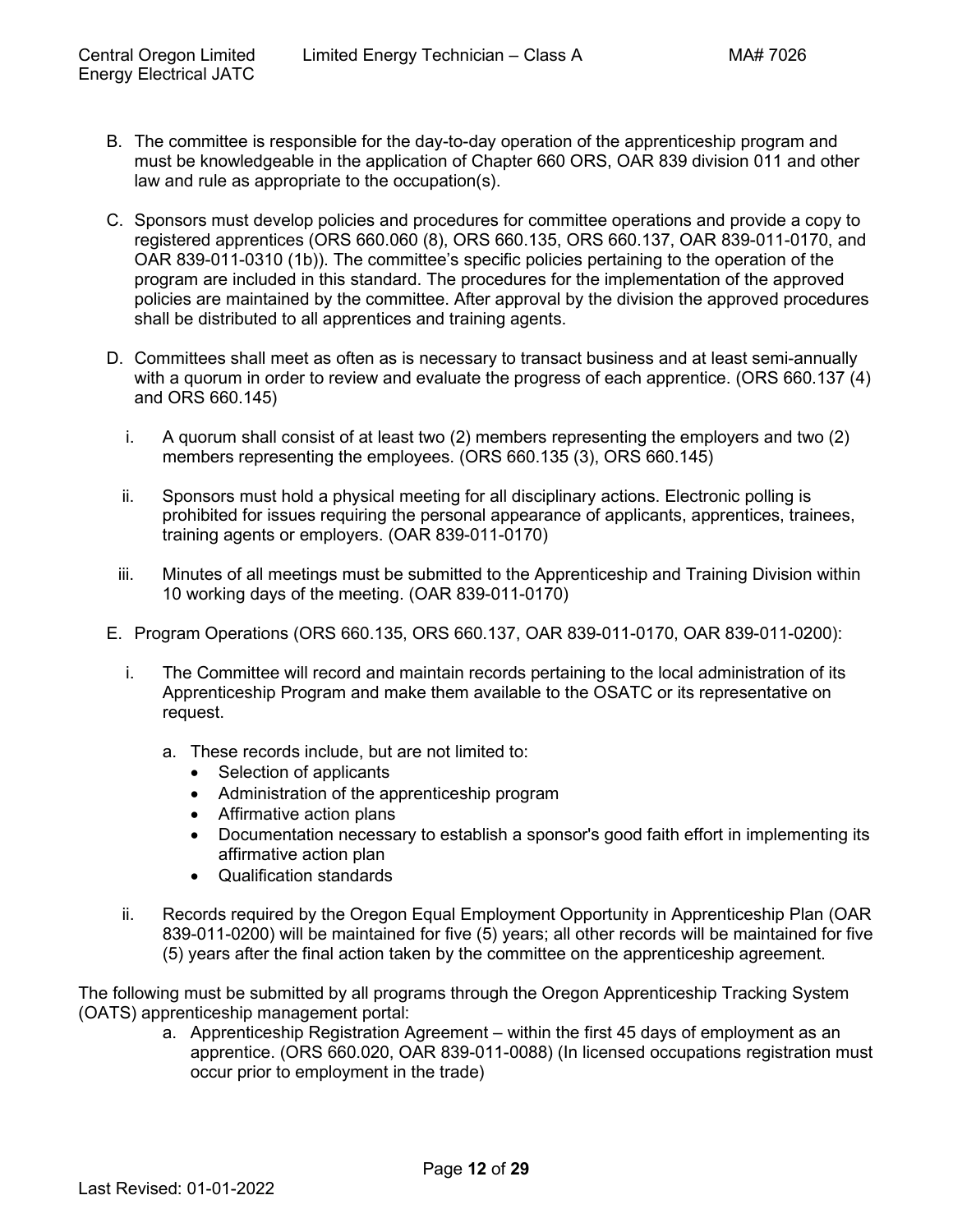- b. Committee Minutes within 10 working days of the meeting. (OAR 839-011-0170)
- c. Authorized Training Agent Agreements with the meeting minutes at which they are approved. (ORS 660. 020, OAR 839-011-0162))
	- Interim recognition may be authorized by committee policy but may not exceed 45 calendar days.
	- Any recognition of a training agent prior to formal action of the committee must be in conformance with the committee's OSATC approved policy.
- d. Revision of Occupation Standards as necessary, no later than 45 days prior to OSATC meeting. (OAR 839-011-0030) (Programs should review their Standards at least annually)
- e. Revision of Committee Member Composition as necessary (included in committee minutes). (OAR 839-011-0074)
- f. Average Journey Level Wage at least annually or whenever changed (included in committee meeting minutes with a summary of how the average wage was determined). (ORS 660.137 (6), ORS 660.142)
- g. Adopt, as necessary or as directed, local program policies and procedures for the administration of the apprenticeship program in compliance with this Standard. (ORS 660.060 (9), ORS 660.120 (4a), OAR 839-011-0073)
	- Policies must be submitted to the OSATC for review and approval.
	- Procedures must be submitted for Division (ATD) approval and inclusion by reference in this Standard prior to implementation.
- h. Authorization for issuance of initial license may be granted after the committee is found to be in compliance for operational purposes.
- i. Forms are available from the Apprenticeship and Training Division. If approved by the OSATC, such amendment(s) and such changes as adopted by the OSATC will be binding to all parties on the first day of the month following OSATC approval.
- <span id="page-12-0"></span>F. Apprentice Management:
	- i. Applicants accepted by the committee, who have documented legal experience creditable to the apprenticeship in the skilled occupation or in some other related capacity, may be granted advanced standing as apprentices. (OAR 839-011-0088 (3a)) Apprentices admitted to advanced standing will be paid the wage rate for the period to which such credit advances them. In licensed occupations previous credit must be documented legal experience. (OAR 839-011-0088 (3b))
	- ii. Each apprentice (and, if under 18 years of age, the parent or guardian) will sign an Apprenticeship Agreement with the Sponsor, who will then register the Agreement, with the Apprenticeship and Training Division of the Bureau of Labor and Industries within the first 45 days of employment as an apprentice. (ORS 660.020 (1), ORS 660.060, OAR 839-011-0088)
	- iii. The Sponsor shall provide a copy of the committee meeting minutes approving any change of disposition or modification of the Registration Agreement to the Apprenticeship and Training Division within 10 working days of the committee meeting. (OAR 839-011-0170)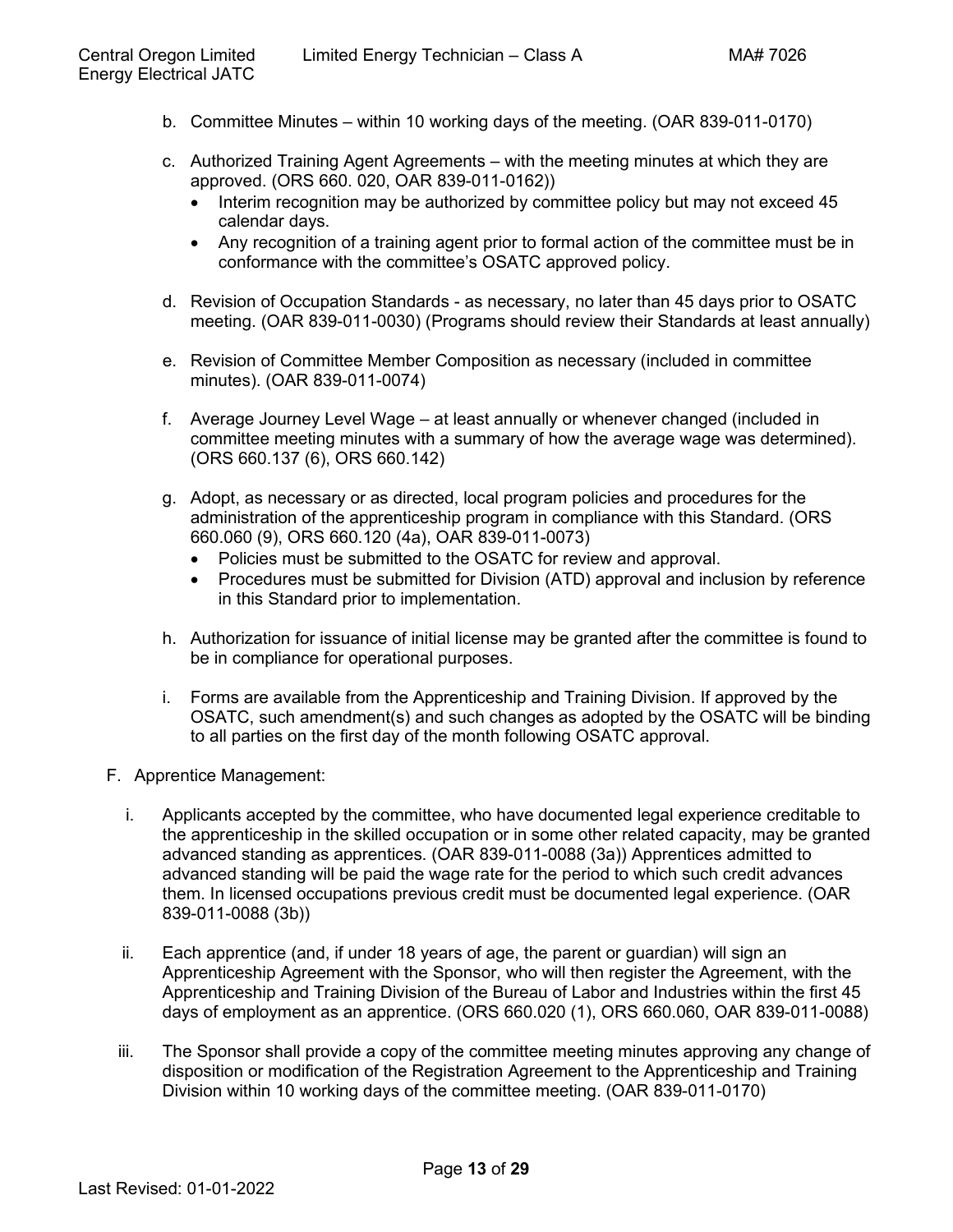- a. Requests for disposition or modification of Agreements include: (1) Certificate of completion, (2) Additional credit, (3) Suspension, military service, or other, (4) Reinstatement, (5) Cancellation, (6) Re-rates, (7) Holds, (8) Examination Referral, (9) Corrections, (10) Limited Supervision-electrical, (11) Phased Supervision-plumbing.
- iv. Rotate apprentices in the various processes of the skilled occupation to ensure the apprentice is trained to be a competent journey-level worker. (ORS 660.137 (2c), OAR 839-011-0265.
- v. At least once every six months the sponsor must review and evaluate each apprentice's progress and take action to advance based on the apprentice's progress or hold the apprentice at the same level for a reasonable period and opportunity for corrective action or terminate for continued inadequate progress. (ORS 660.137 (4))
- vi. The evidence of such action will be the record of the apprentice's progress on the job and during related/supplemental instruction.
	- a. If the apprentice's progress is not satisfactory, the committee has the obligation to withhold the apprentice's periodic wage advancements, suspend or cancel the Apprenticeship Agreement, or take other disciplinary action as established under the "Administrative/Disciplinary Procedures."
- vii. The Sponsor has the obligation and responsibility to provide, within the constraints of industry and market conditions, reasonably continuous employment for all apprentices in the program. (ORS 660.126, ORS 660.020, and OAR 839-011-0310 (2))
	- a. The committee may arrange to transfer an apprentice from one training agent to another or to another committee when the committee is unable to provide reasonably continuous employment, or they are unable to provide apprentices the diversity of experience necessary for training and experience in the various work processes as stated in this Standard.
	- b. If, for any reason, a layoff of an apprentice occurs, the Apprenticeship Agreement will remain in effect unless canceled by the committee.
- viii. An apprentice who is unable to perform the on-the-job portion of apprenticeship training may, if the apprentice so requests and the committee approves, participate in related/supplemental instruction classes, subject to the apprentice obtaining and providing written medical approval for such participation. However, time spent will not be applied toward the on-the-job portion of apprenticeship training. (ORS 660.126 (i))
- ix. The Sponsor shall hear and address all complaints of violations of apprenticeship agreements. (ORS 660.137)
- x. Upon successful completion of apprenticeship, as provided in these Standards, and passing any examination that the committee may require, the committee will recommend that the Oregon Commissioner of Labor award a Certificate of Completion of Apprenticeship. (ORS 660.137, ORS 660.205)
- <span id="page-13-0"></span>G. Training Agent Management: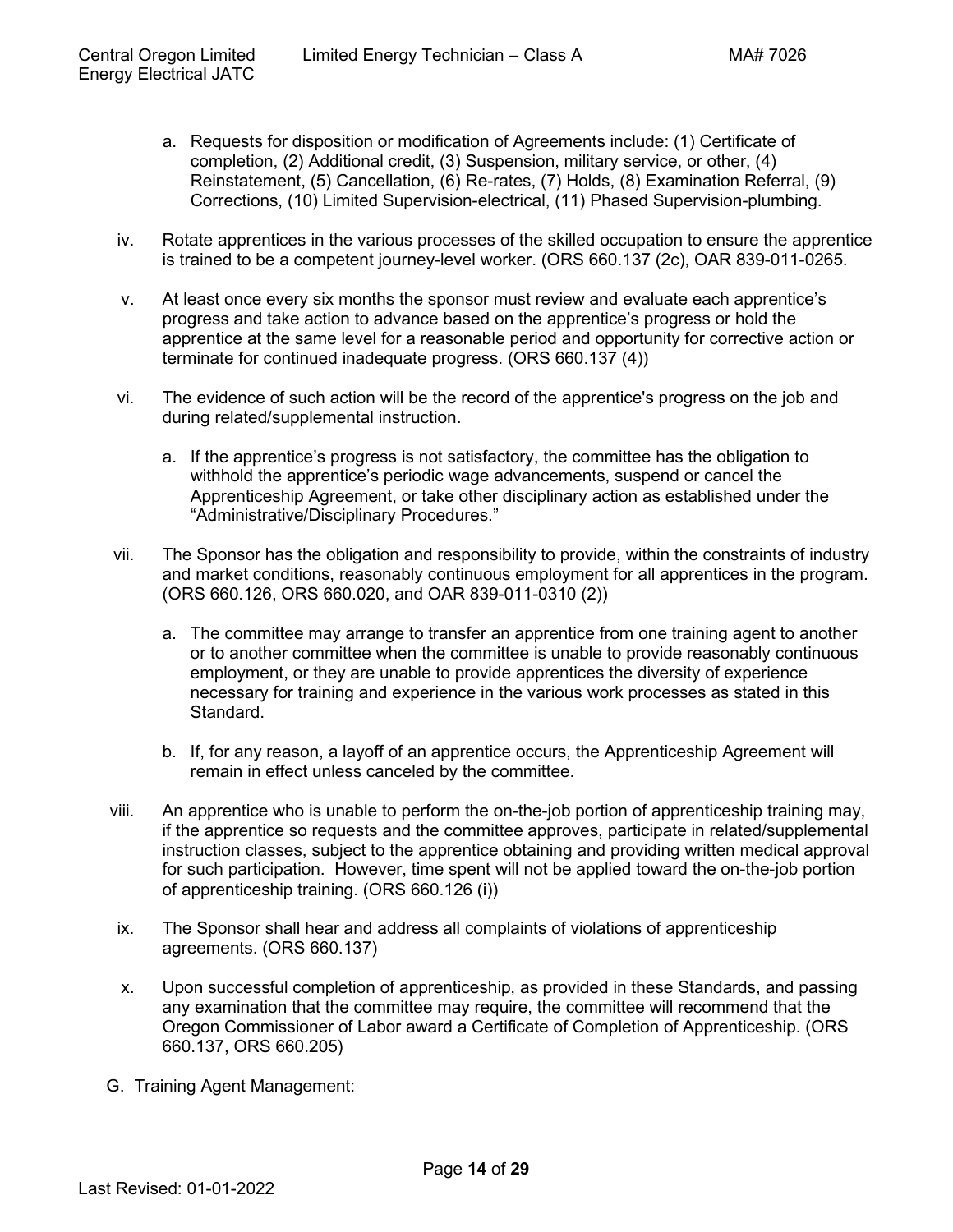- i. The Sponsor shall afford all employers and their qualified employees the opportunity to participate, on a non-discriminatory basis, in existing programs. (OAR 839-011-0084 (2))
- ii. The Sponsor shall provide equal treatment and opportunity for all apprentices through reasonable working and training conditions and apply those conditions to all apprentices uniformly. (OAR 839-011-0200)
- iii. The Sponsor shall provide training agents and prospective training agents with a written statement of costs for program participation. (OAR 839-011-0084(3c)
- iv. The Sponsor shall not require an employer to sign a collective bargaining agreement or join an association as a condition of participation. (OAR 839-011-0162 (3))
- v. The Sponsor shall determine the adequacy of an employer to furnish proper on-the-job training in accordance with the provisions of these Standards. (ORS 660.137(5))
- vi. The Sponsor shall require all employers requesting approved training agent status to complete a training agent application and comply with all Oregon State apprenticeship laws and the appropriate apprenticeship Standards. (ORS 660.137(5))
- vii. The Sponsor shall submit approved training agent agreements to the Apprenticeship and Training Division within ten (10) working days of committee approval with a copy of the agreement and/or the list of approved training agents and committee minutes where approval was granted. (OAR 839-011-0170)
- viii. The Sponsor shall make periodic checks of approved training agents and withdraw approval when approval qualifications are no longer met or when it appears to the committee that the employer is in violation of the terms of the apprenticeship agreement, standards, rules, regulations and policies of the committee or OSATC. (ORS 660.137(5))
- ix. If a committee acts to withdraw training agent status from an employer, the action must be recorded in the committee minutes and submitted to the Apprenticeship and Training Division within 10 working days of the committee action. (OAR 839-011-0170)
- <span id="page-14-0"></span>H. OSATC Required Policies: (ORS 660.120 - ORS 660.137/OAR 839-011-0073)
	- i. All local committees shall develop and administer operating policies and procedures to govern program operations as directed by the OSATC and administer such policies and procedures in a consistent manner. Policies and procedures will be approved by the committee and recorded in the meeting minutes.
	- ii. When adopted or revised, the Sponsor shall submit these policies and procedures to ATD staff who will advise the Sponsor regarding their conformity with apprenticeship laws, rules and OSATC guidelines.
	- iii. Committee policies and procedures must include the following written policies:
		- a. Credit for prior experience
		- b. OJT requirements (hours, work processes, rotation/partial rotation, monthly progress reports, timelines, applicable penalties)
		- c. Related training requirements (attendance, grades):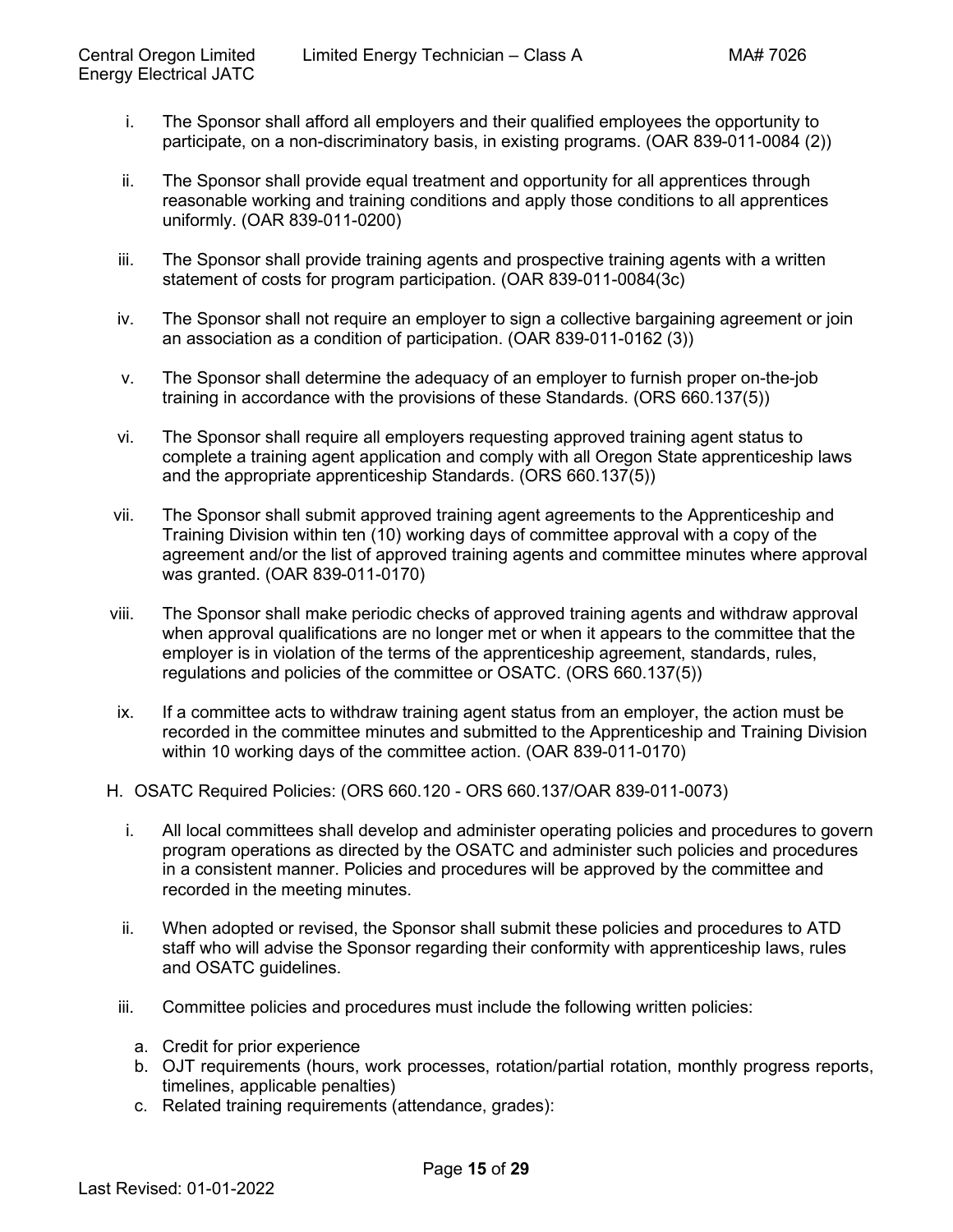- d. Complaint procedures:
- e. Process for the review and evaluation of apprentice progress:
- f. Advancement requirements (re-rates, completions):
- g. Disciplinary process (appearances, holds, cancellations):
- h. Training agent requirements (approval, discipline, removal):
- i. Traveling training agent policy:
- j. Initial employment policy:
- k. Placement procedures for out-of-work apprentices:
- l. License requirements, including exam referral and completion requirements (for licensed trades only).
- I. Composition of Committee:
	- i. Joint apprenticeship and training committees must be composed of an equal number of employee and employer representatives composed of at least four principal members but no more than eight principal members. An alternate member may be appointed for each principal member. A quorum shall consist of at least two employer members and two employee members. (ORS 660.135; OAR 839-011-0074)
	- ii. Trades apprenticeship and training committees must be composed of an equal number of employee and employer representatives composed of one principal employee and one principal employer member for each occupation covered by the trades committee. An alternate member may be appointed for each principal member. A quorum shall consist of at least two employer members and two employee members. (ORS 660.145; OAR 839-011- 0074)
	- iii. Employee representatives shall
		- a. be skilled practitioners of the trade or occupation and be a member of the collective bargaining unit if a collective bargaining agreement exists for the trade or occupation that is the subject of the apprenticeship or training program administered by the committee (OAR 660.135); or
		- b. be a bargaining unit representative for the employees of a participating training agent (OAR 839-011-0074(1b); and
		- c. not serve in a supervisory capacity as defined in the National Labor Relations Act, as amended. (OAR 839-011-0074(1b))
	- iv. The committee shall elect a chairperson and a secretary from the committee members. One of the offices must be held by an employer member and one office must be held by an employee member. (OAR 839-011-0074(8))
	- v. The Council or the Sponsor may remove committee members or officers for failure to abide by ORS 660 or the rules and policies of the OSATC or committee. (OAR 839-011-0078)

The program administered by this committee is a: **JATC** (ORS 660.135) or (ORS660.145)

The employer representatives shall be: (See attached committee list)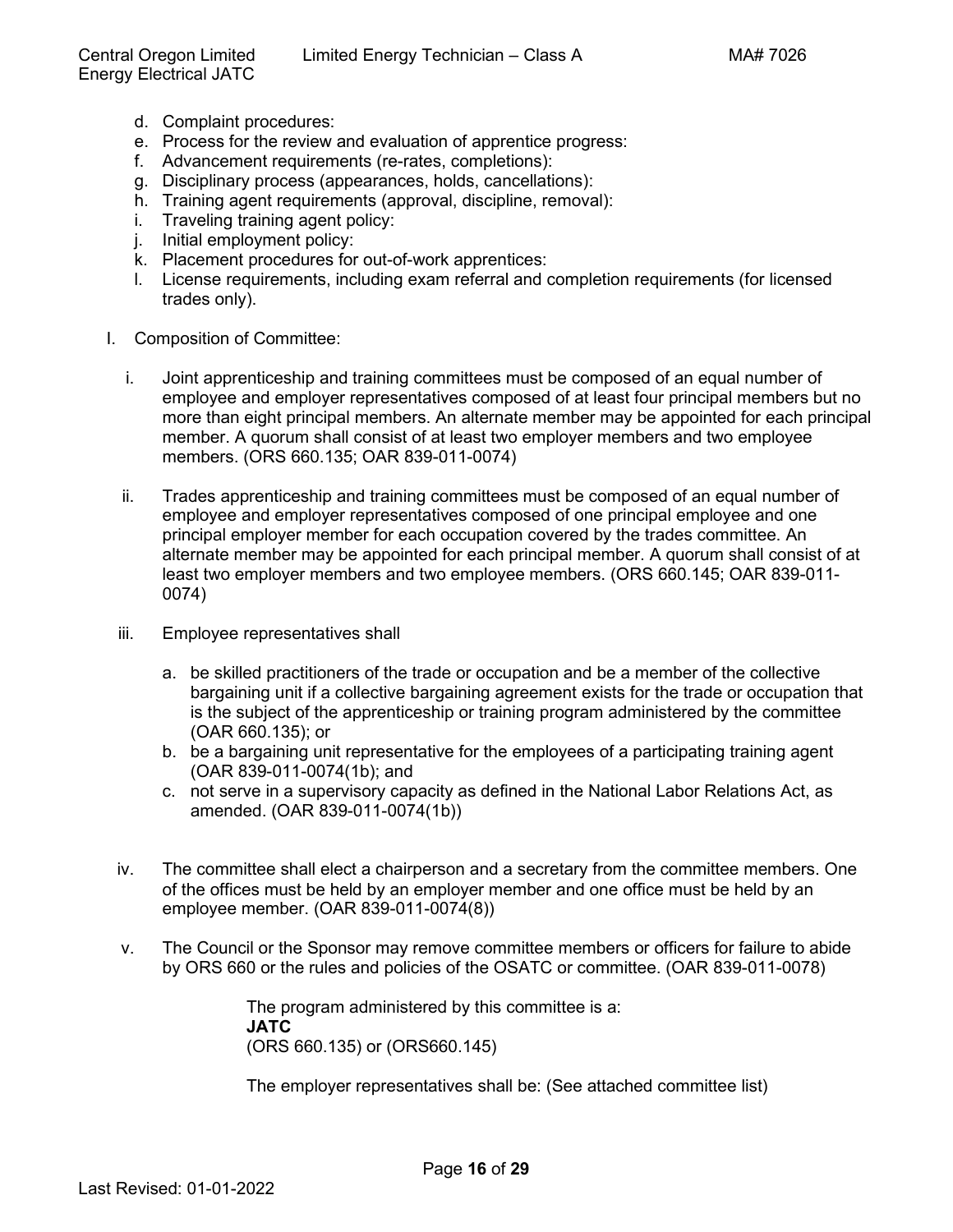The employee representatives shall be: (See attached committee list)

#### <span id="page-16-0"></span>12. **[SUBCOMMITTEE](#page-1-0)**

Subcommittee(s) may be approved by the sponsor but may only recommend actions to the parent Committee.

#### <span id="page-16-1"></span>13. **[PROGRAM CONTACT INFORMATION](#page-1-0)**

The Sponsor may employ a person(s) as a full or part-time Training Coordinator(s)/Training Director(s)/Administrator(s). This person(s) will assume responsibilities and authority for the operation of the program as are specifically delegated by the Sponsor. (ORS 660.135(5)) See Appendix H for this [program's contact information.](#page-28-0)

**[Program contact information is located in Appendix H: Program Contact.](#page-28-0)** (Ctrl + Click to [follow link\)](#page-28-0)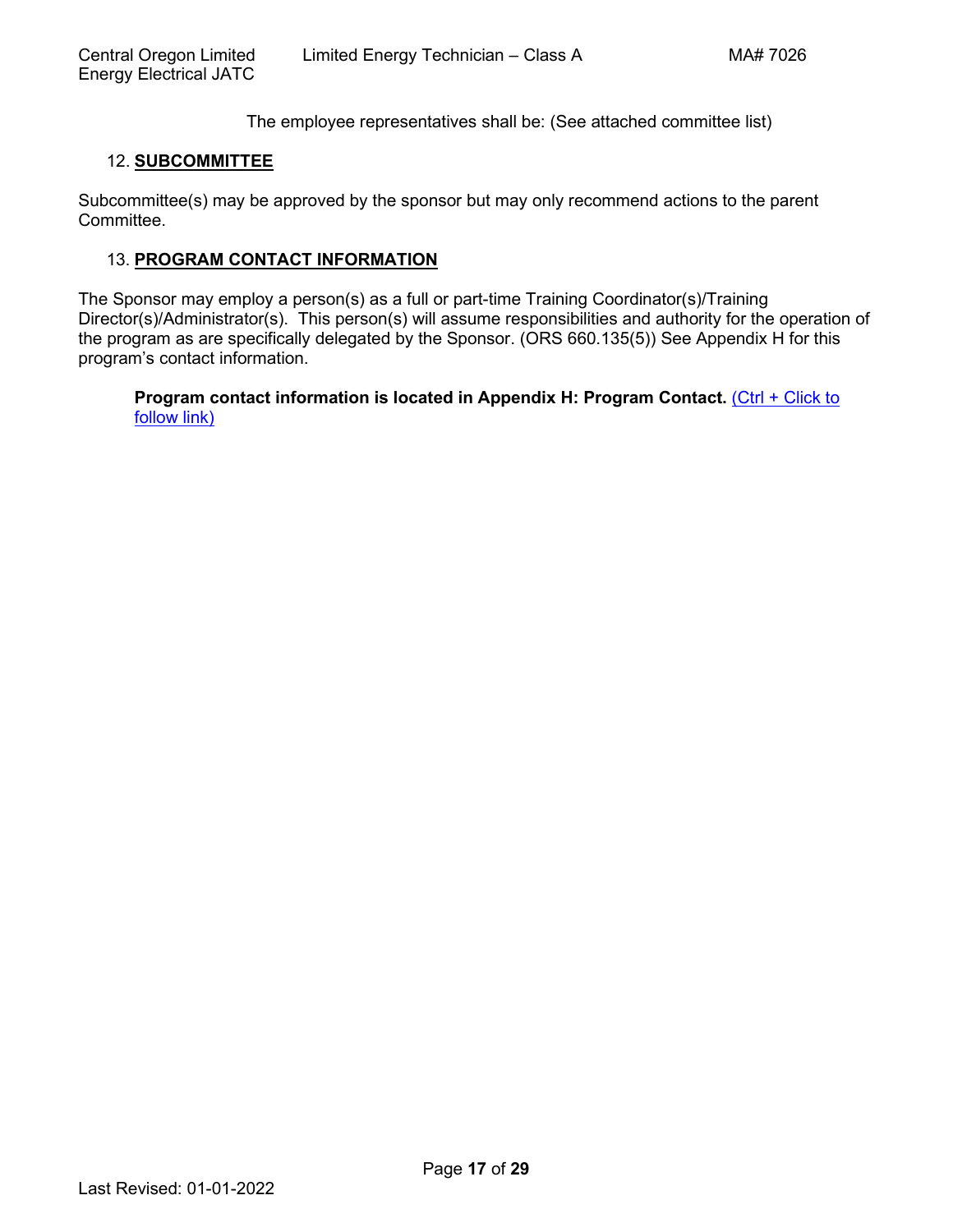# **APPENDIX A: [GEOGRAPHICAL AREA](#page-0-0)**

<span id="page-17-0"></span>The geographic area covered by these standards are

**CROOK COUNTY DESCHUTES COUNTY GRANT COUNTY JEFFERSON COUNTY**

in the State of Oregon.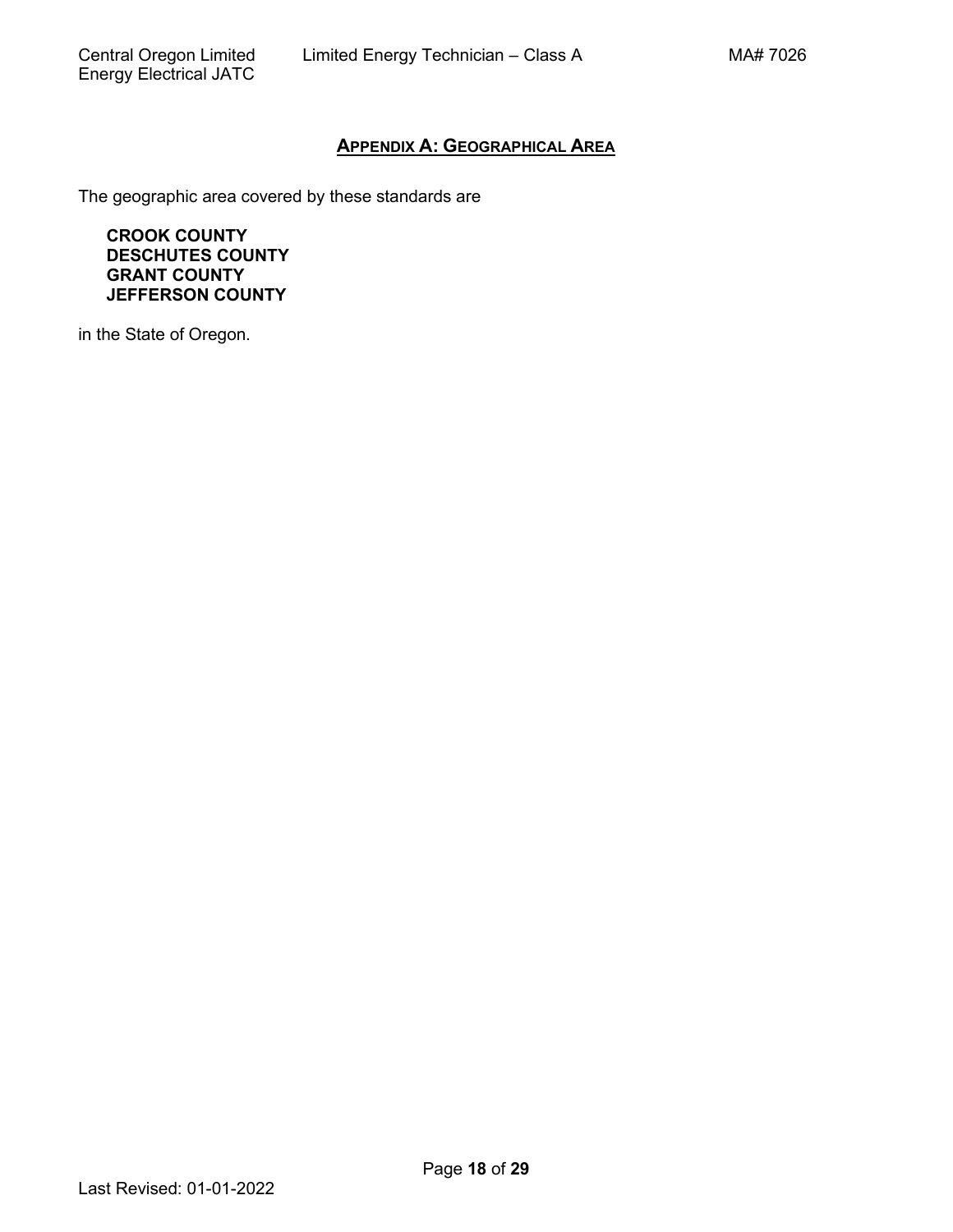# **APPENDIX B: [MINIMUM QUALIFICATIONS](#page-1-0)**

<span id="page-18-0"></span>Minimum Qualifications for this standard are:

| Age:              | Applicant must be eighteen (18) years of age.                                                                                                                                                                                                                                                                                                                                                                                            |
|-------------------|------------------------------------------------------------------------------------------------------------------------------------------------------------------------------------------------------------------------------------------------------------------------------------------------------------------------------------------------------------------------------------------------------------------------------------------|
| <b>Education:</b> | Applicant shall be a high school graduate or have successfully passed a<br>а.<br>GED.<br>Must have completed one year of high school algebra, integrated math 2,<br>b.<br>or equivalent post-high school algebra course(s) with a grade of C or<br>better, or submit equivalent math placement test scores, a GED with a<br>math score, after 2014, of 150 or higher that will place into Algebra II or<br><b>ABSE Math D placement.</b> |
| <b>Physical:</b>  | N/A                                                                                                                                                                                                                                                                                                                                                                                                                                      |
| Testing:          | <b>None</b>                                                                                                                                                                                                                                                                                                                                                                                                                              |
| Other:            | <b>None</b>                                                                                                                                                                                                                                                                                                                                                                                                                              |

**Note: Employers may require a current valid driver's license upon employment.**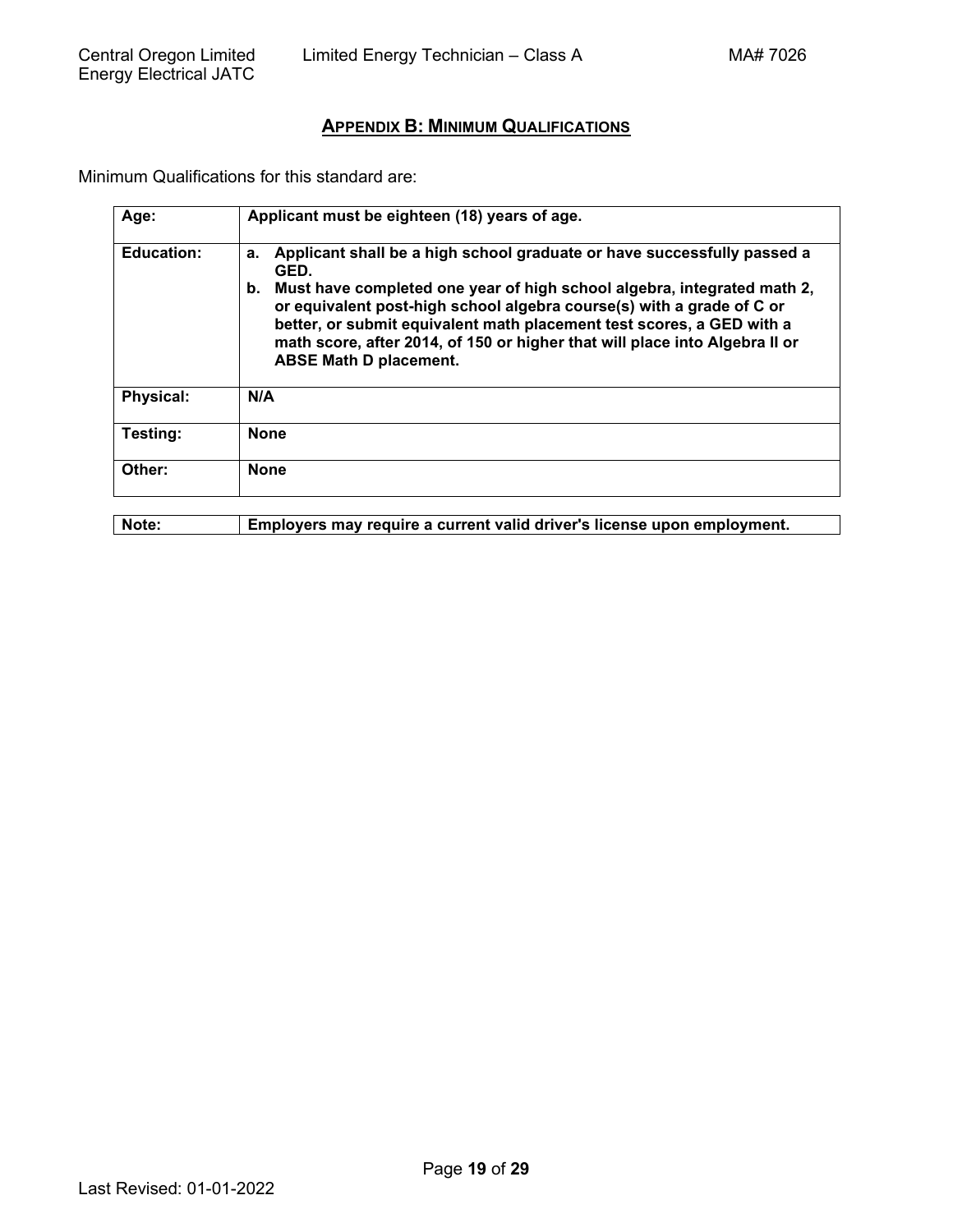# **APPENDIX C: [SELECTION PROCEDURES](#page-1-0)**

#### <span id="page-19-0"></span>**Selection Procedure:**

All out of work apprentices in good standing will be offered the opportunity for re-employment prior to new applicants being registered in conformance with the committee's approved initial employment policy.

The committee shall select apprentices from a pool of eligible applicants according to the following procedure:

#### **Committee's Selection Procedures:**

- 1. Application Notice and Schedule
	- a. The committee will establish a reasonable period of at least 30 calendar days for accepting applications for admission to the apprenticeship program.
	- b. Public notice of at least 30 days will be given in advance of the earliest date for applications. The notice will establish opening and closing dates and the date the ranked pool will be established, list the minimum qualifications for the program and the last day to submit supporting documentation. It will provide a general description and duties of the occupation and the geographical area covered. The notice will include the method for obtaining an application packet, that being by mail, fax or e-mail.
	- c. Application information will be disseminated according to the committee's affirmative action plan.
- 2. Application Process
	- a. Applicants for the program must submit a request for an application packet in writing by U.S.-mail, fax, or e-mail. The request must clearly specify full name, address, and phone number. Note: A phone request for an application packet is unacceptable and will not receive a response.
	- b. An application packet may be requested at any time but will be mailed only during the open enrollment period specified in the committee's public notice.
	- c. When an application is provided to an individual, an electronic log will be maintained detailing to whom the application was provided, the manner by which it was provided (U.S.-Mail, fax or other electronic means). Such log shall track the applicant's ethnicity, gender, the date the application was mailed, the date it was returned to the committee, the date minimum qualification documentation was received and final disposition of each application. All applicants shall be identified by a log number, which shall correspond to the application number.
	- d. All applications must be returned by mail to the location noted in the opening announcement, on or before the specified deadline. Applications will be date stamped when received.
	- e. Documentation supporting minimum qualifications and the application point system must be submitted by mail to the address noted in the opening announcement, on or before the specified deadline. Documentation will be date stamped when received.
- 3. Verification of Minimum Qualifications:

All applications and supporting documentation will be reviewed for minimum qualifications.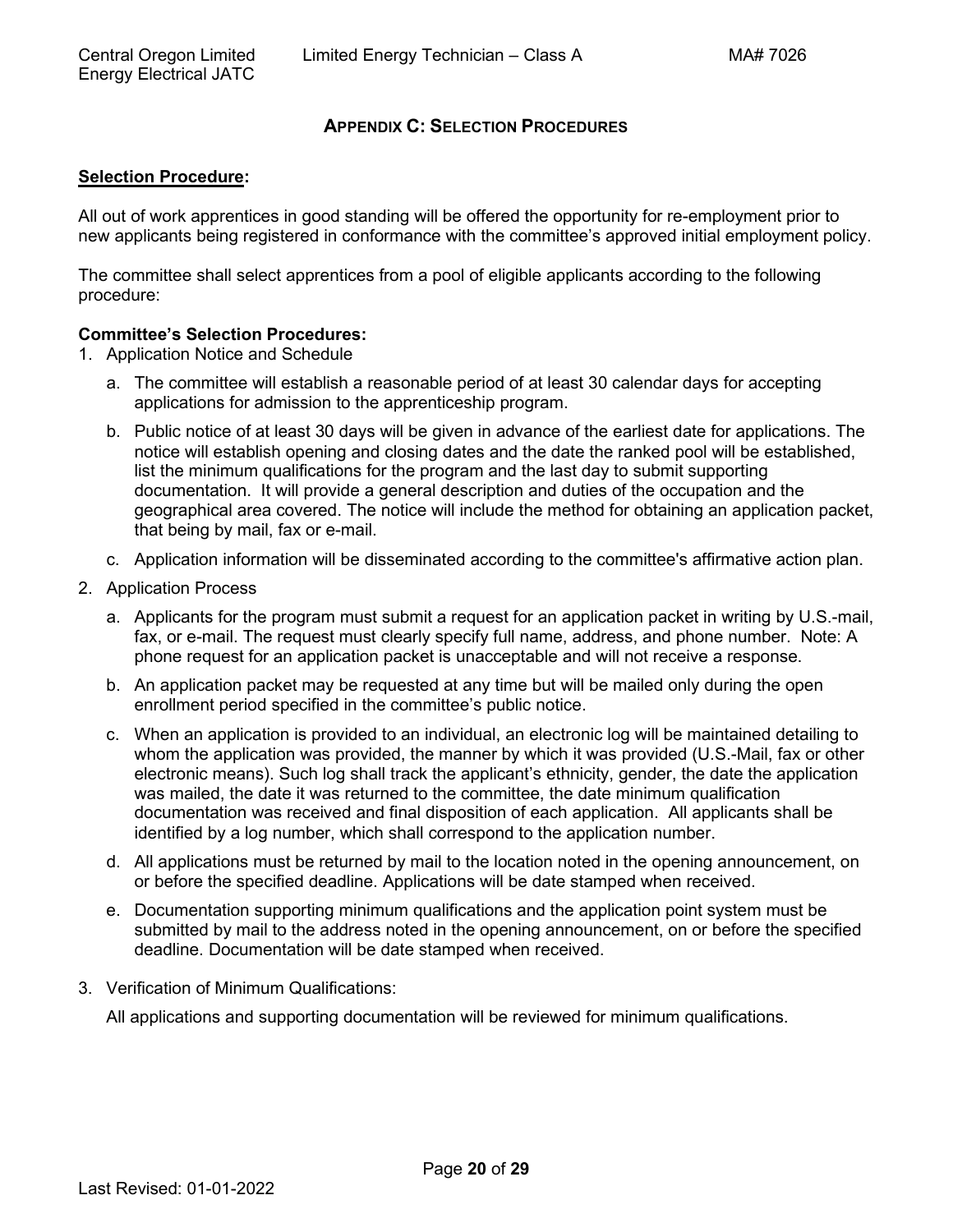4. Non-qualified Applicants:

Applicants who do not meet the minimum qualifications will be notified in writing; notification will include the reason for rejection, the requirements for admission to the eligibility pool and any appeal rights available to the applicant.

- 5. Pool of Eligibles:
	- a. Qualifying applications will be scored and ranked based on the point system detailed on the attached list. These individuals will then be placed in a pool of eligibles in rank order and retained on the list for a period of 2 years.
	- b. Individuals may be removed from the pool at an earlier date by their request or following their failure to respond to an apprentice job assignment in accordance with the committee's initial employment policy.
	- c. It shall be the responsibility of those individuals listed in the ranked pool of eligibles to keep the committee administrator informed of his/her current mailing address, telephone number and or message number.
	- d. Applicants shall be placed in employment according to the committee's initial employment policy.
	- e. Applicants removed from the ranked pool of eligibles will be notified by registered return receipt mail as to the action taken including the reason(s) and any appeal rights.
	- f. Upon written request, the committee will restore to the ranked pool of eligibles an applicant who has been removed from the pool at his/her request, provided the individual had not previously been removed and returned to the pool. Restoration shall be accomplished by placement on the bottom of the ranked pool of eligibles.
	- g. Upon written request, the committee will restore to the ranked pool of eligibles an applicant who has been removed for failure to respond to an employment opportunity, provided the individual had not previously been removed and returned to the pool. Restoration shall be accomplished by placement on the bottom of the ranked pool of eligibles.
	- h. After the sponsor has exhausted their list of ranked applicants, or when it is deemed necessary, they may re-open the list and or start a new selection process. If a new list is established prior to the expiration of the two-(2) year eligibility period, eligible applicants from the existing list shall be slotted into the new list without the necessity of reapplying. All applicant eligibility shall expire, regardless of any other condition, 2 years after being placed on a list.

# **APPLICATION POINT SYSTEM**

Qualifying applications will be reviewed and scored according to the following point system. Points will not be given unless the applicant provides written documentation (letters from employers on company letterhead, DD214, course certificates, school transcripts, etc.).

- 1. High School Diploma 10 points 3.0 GPA or better
- 2. High School Diploma 5 points 2.1 to 2.99 GPA
- 3. GED score of 2550\* or higher (\*255 prior to 12-31-02)

EDUCATION: **Maximum of 10 points** 

- 5 points
-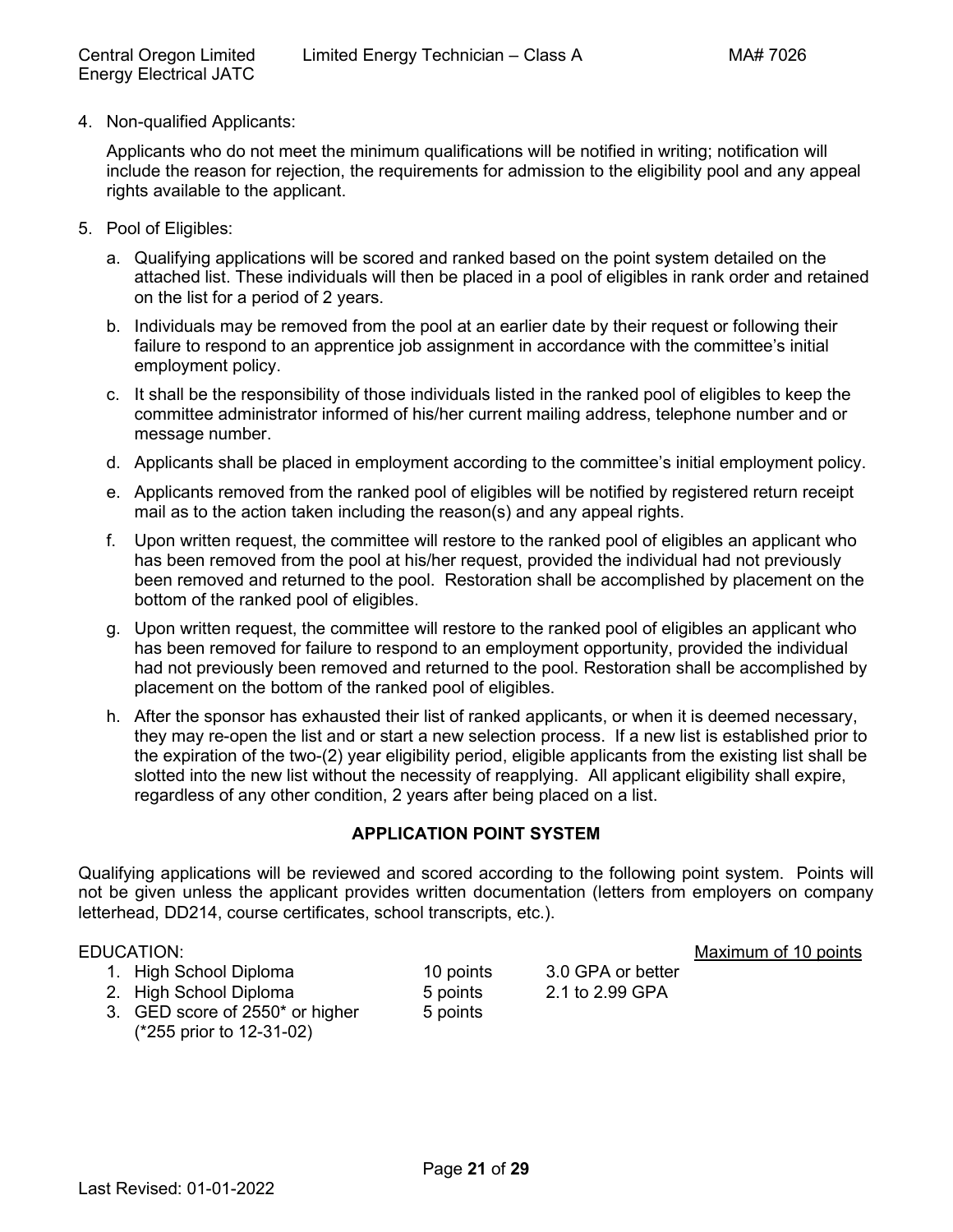The classes listed below will be given points based on the following:

10 points maximum for any category.

The class with the best grade will be used.

The same class cannot be counted twice.

| 3/4 point   | A grade per semester credit or equivalency        |
|-------------|---------------------------------------------------|
| $1/2$ point | B grade per semester credit or equivalency        |
| $1/4$ point | C grade per semester credit or equivalency        |
| $1/4$ point | Passing grade with no letter grade or equivalency |

| Algebra I    | Drafting                      |
|--------------|-------------------------------|
| Algebra II   | <b>Blueprint Reading</b>      |
| Geometry     | <b>National Electric Code</b> |
| Trigonometry | <b>Electrical related</b>     |
| Integer Math |                               |

# WORK EXPERIENCE:<br>
\* Electrical construction exper. 2 points per month - 20 pts. Maximum \* Electrical construction exper. 2 points per month - 20 pts. Maximum

- 2 points per month 20 pts. Maximum
- 
- \* Construction exper. 1 point per month 10 pts. Maximum<br>\* Limited Energy exper. 1 boints per month 25 pts. Maximum
- \* Limited Energy exper. <br>
\* General Work exper. 
1 point per month 10 pts. Maximum<br>
1 point per month 10 pts. Maximum 1 point per month - 10 pts. Maximum
- \* Documentation must be on company letterhead or notarized
- 1 month = 115 hours or more on the job

TRADE SCHOOLS (500 contact hours or more): Maximum of 25 points Limited Energy certificate of completion 25 points Electrical (non-military) certificate of completion 25 points

PUBLIC SERVICE: **Maximum of 15 points** Military (Electrical)<br>AmeriCorps/Peace Corp training or equivalent 1 point per certificate of 500 hours or more AmeriCorps/Peace Corp training or equivalent

TOTAL: 100 points

# **Exceptions:**

2. EXPERIENCED APPRENTICE

Experienced apprentices who gained their experience and completed their probation period in an equivalent registered federal or state program, during the preceding 4 years, shall be permitted to enter this program, providing they meet the current minimum qualifications and have not been terminated from an apprenticeship program for cause. Applicants will be placed at the bottom of the out of work list.

# RELATED CLASSES: Maximum of 25 points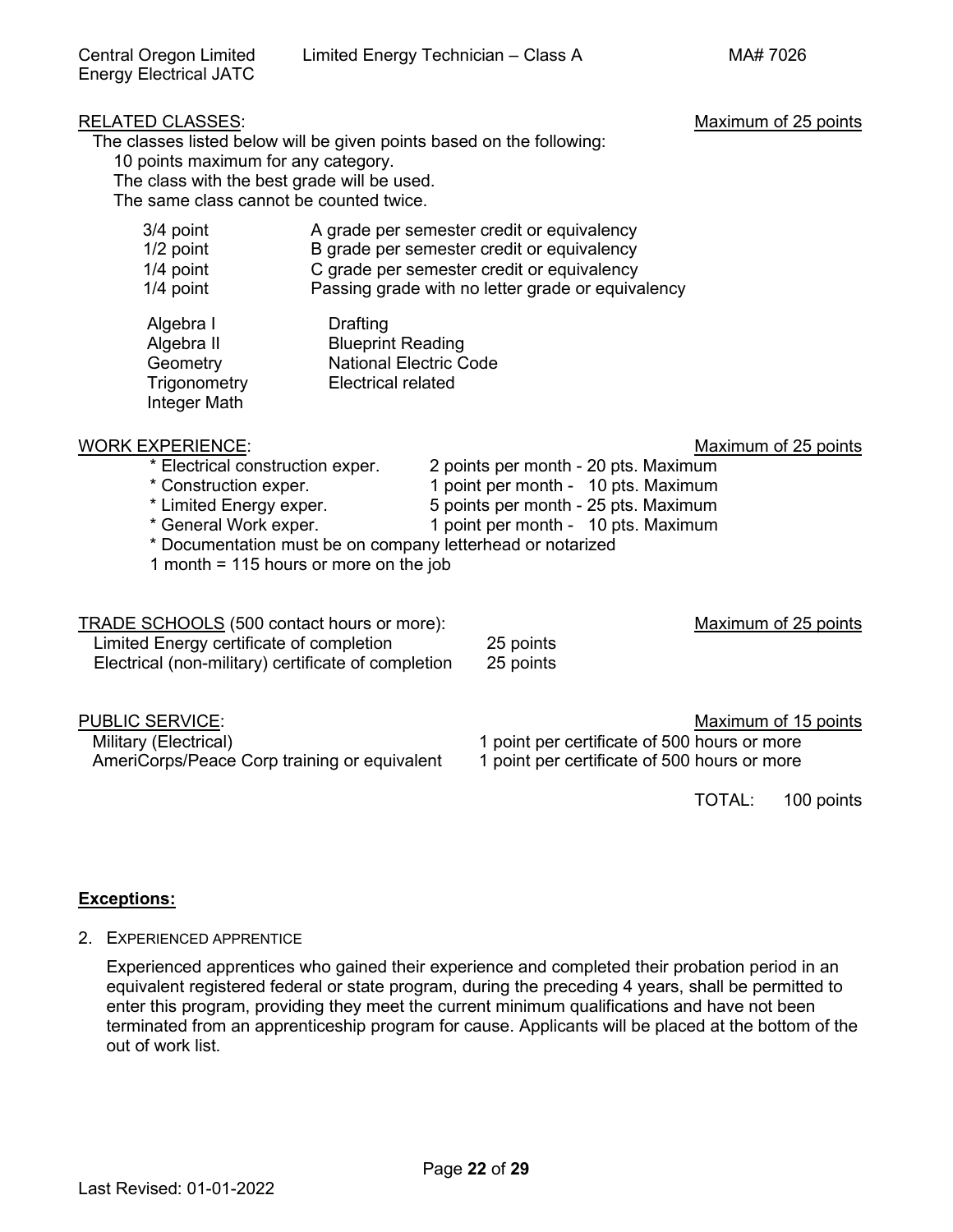### 3. NEW TRAINING AGENT

If an employer has not participated is the training of an apprentice under ORS Chapter 660 for at least two years prior to seeking entry or re-entry into the apprenticeship program, the employer may select as his/her initial apprentices, without going to the pool, those bona fide employees who have been on his/her payroll for at least 345 hours prior to the employer's application for an apprentice and who meet the minimum qualifications for entry into the trade or craft. Once the initial selection of apprentices has been made, the employer is thereafter restricted to a selection from applicants in the pool of eligibles established by the sponsor which has jurisdiction in this area.

#### 5. PRE-APPRENTICESHIP

The sponsor will approve the direct referral into apprenticeship openings of graduates successfully completing a State of Oregon, Bureau of Labor and Industries or US Department of Labor or other approved pre-apprenticeship programs pre-approved by this committee and the Apprenticeship and Training Council. This priority is granted by the program sponsor without regard to established eligibility lists or the necessity of requiring these pre-apprenticeship graduates to further qualify through written apprenticeship tests or application openings. Such priority is granted without regard to race, color religion, national origin or gender. The applicant shall be placed at the bottom of the apprentice out-of-work pool

#### 12. VETERAN'S ENTRY

Veterans may apply to the program at any time if they meet the minimum qualifications of the program and if they are:

- a) Members of the Regular services who have been discharged from active duty service with a DD214 issued with the past 24 months indicating an Honorable Discharge;
- b) Members of the Selected Reserve or Individual Ready Reserve with a DD214 issued within the past 24 months; or
- c) Members of the Oregon National Guard with a DD214 issued within the past 24 months.

Individuals qualifying under this exception will be scored and placed at the top of the Ranked Pool of **Eligibles** 

Note: Utilization of the exceptions listed above requires the applicant and training agent, or its representative, to be present at the committee meeting when the indenture is recorded.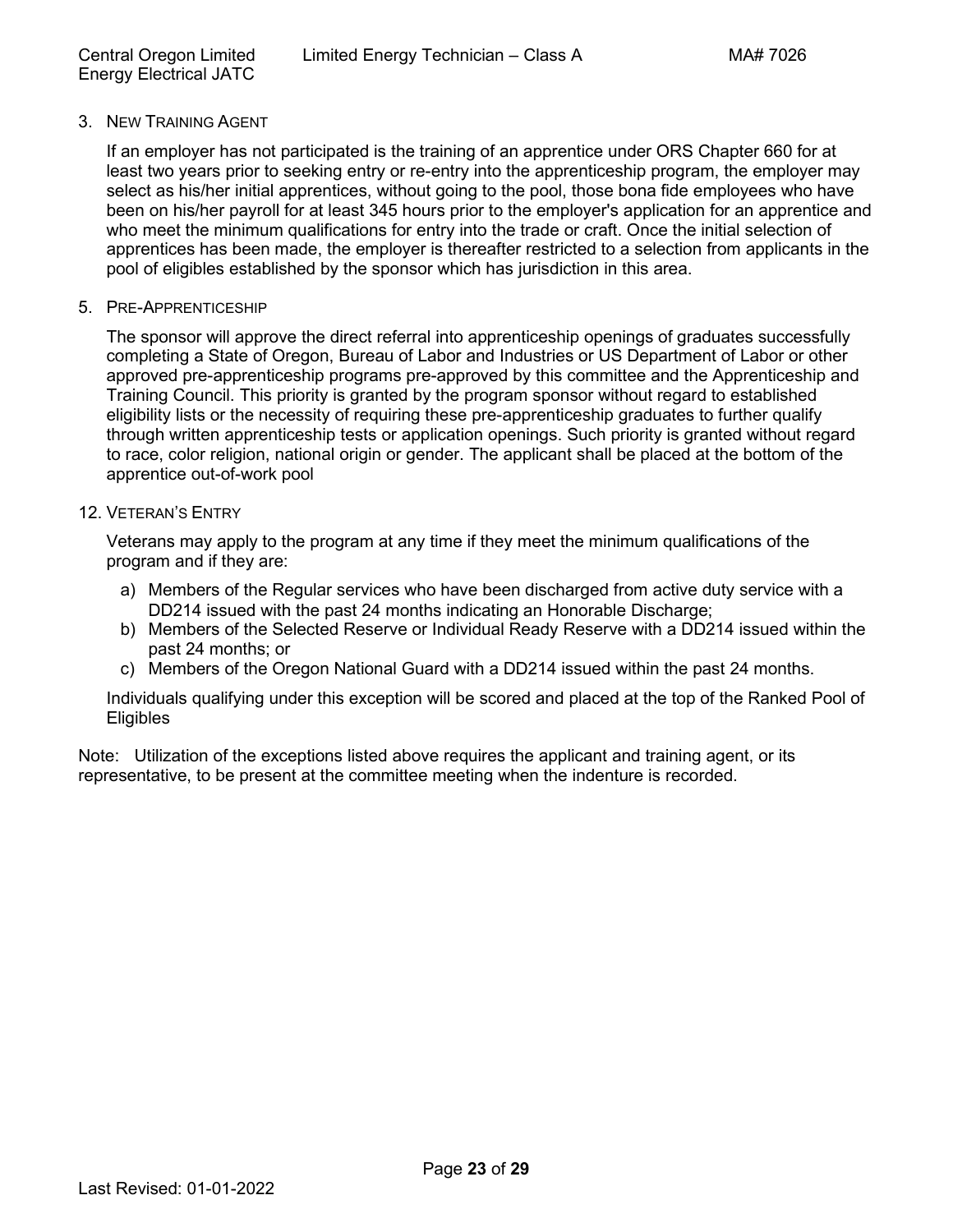# **APPENDIX D: TERM, [PROBATIONARY PERIOD,](#page-1-0) RATIO**

#### <span id="page-23-0"></span>**Term of Apprenticeship:**

This is a time-based apprenticeship standard. The term of this standard of apprenticeship shall be **6,000** hours of employment.

#### **Probationary Period:**

The probationary period shall be the first **1,000** OJT hours of employment, or one year after the current registration to this standard, whichever is shorter. (ORS 660.126 (g))

#### **Ratio:**

The ratio of apprentices to journey-level worker shall not be more than:

**One (1)** apprentice to the first **one (1)** journey-level worker on

#### **the job in order to assure adequate training and supervision.**

Additional apprentices are authorized at a ratio of **one (1)** apprentice for each additional **one (1)** journey-level worker(s). (ORS 660.126 (f))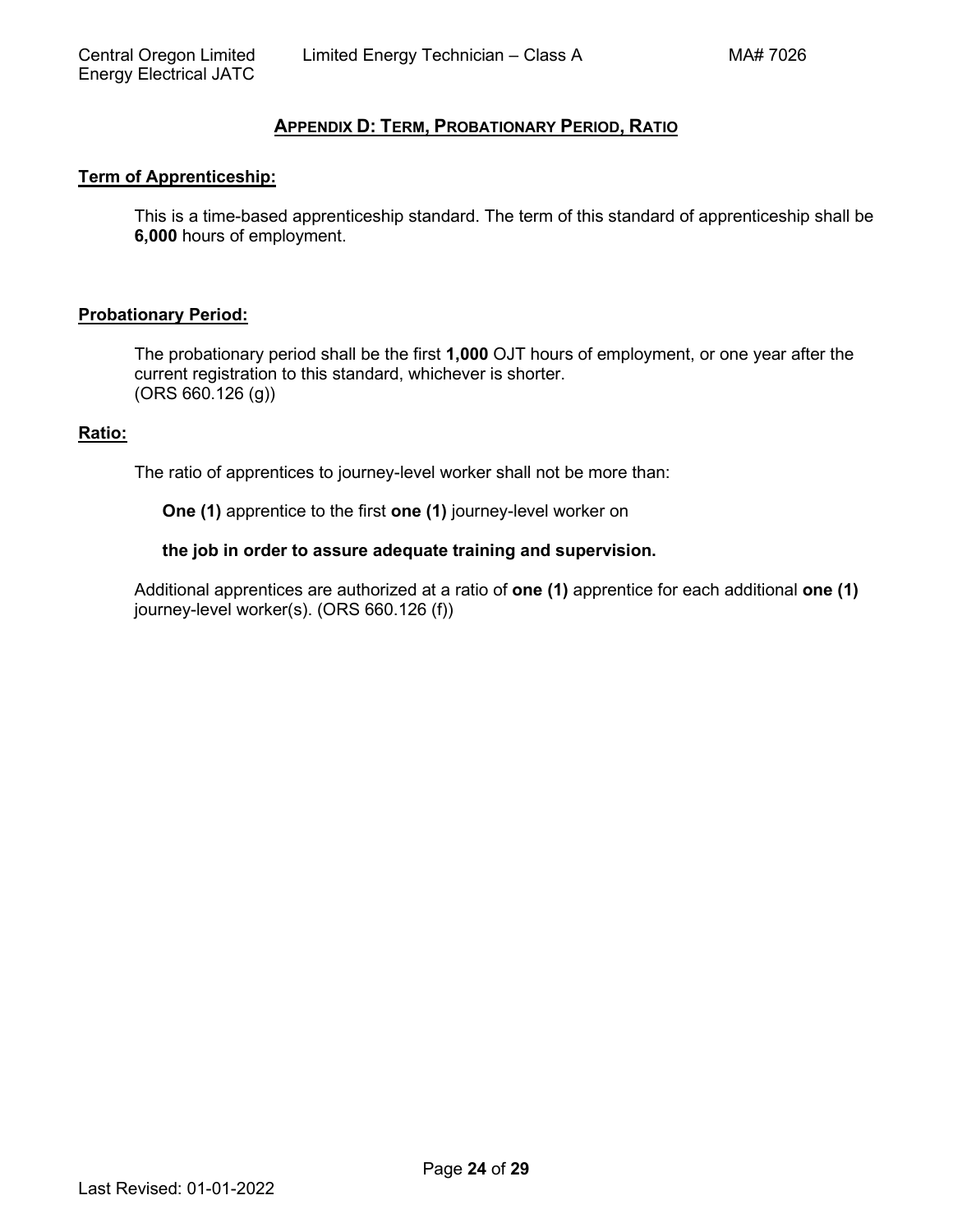# **APPENDIX E: [WAGE AND WAGE PROGRESSION](#page-1-0)**

<span id="page-24-0"></span>The average wage for those journey-level workers employed by the participating employers in this occupation on **JANUARY 1, 2022** is **\$35.49** per hour.

| Period          | <b>Number of required hours</b> | % of the journey level rate |
|-----------------|---------------------------------|-----------------------------|
| ⊿st             | 1,000                           | 60                          |
| 2 <sub>nd</sub> | 1,000                           | 65                          |
| <b>2rd</b>      | 1,000                           |                             |
| ⊿th             | 1,000                           | 75                          |
| 5 <sup>th</sup> | 1,000                           | 80                          |
| 6 <sup>th</sup> | 1,000                           | 85                          |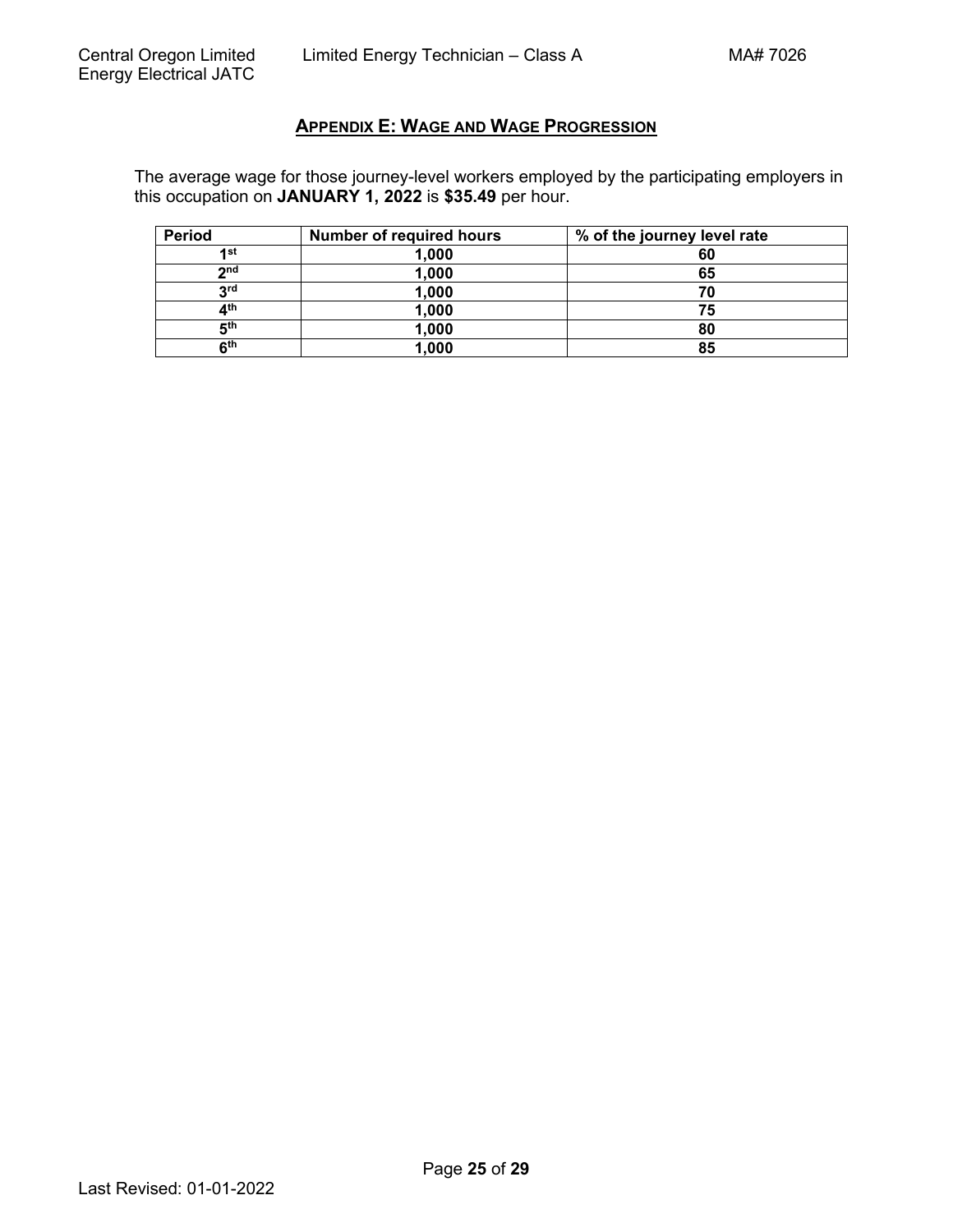# **APPENDIX F: [WORK PROCESSES](#page-1-0)**

<span id="page-25-0"></span>The work processes and approximate training hours in each area are:

|    | <b>Work processes</b> |                                                                      | <b>Approximate hours</b> |
|----|-----------------------|----------------------------------------------------------------------|--------------------------|
| а. |                       | Limited energy installations, including:                             | 3,000                    |
|    | 1.                    | Stock room and materials (shop, service)                             |                          |
|    | 2.                    | Limited energy wiring (installation, wire pulling, splices, conduit, |                          |
|    |                       | flex, tray and duct, control panels and controls, wiring devices,    |                          |
|    |                       | removal and finish work)                                             |                          |
|    | 3.                    | Troubleshooting and maintenance                                      |                          |
|    | 4.                    | Outdoor installation (overhead, underground)                         |                          |
| b. |                       | Limited energy applications, including:                              | 3.000                    |
|    |                       | 1. Protective signaling—minimum 750 hours                            |                          |
|    |                       | (includes: fire alarms, nurse call, security)                        |                          |
|    |                       | 2. Communication systems                                             |                          |
|    |                       | (includes: data telecommunication, intercom, paging)                 |                          |
|    |                       | 3. Specialized control systems,                                      |                          |
|    |                       | (includes: HVAC, medical, boiler, clock, instrumentation)            |                          |
|    |                       |                                                                      |                          |

In licensed occupations apprentices must complete the minimum required total hours prior to being referred to the license examination. (OAR 839-011-0265(2)) (For electrical licenses, ORS 479.630 & OAR 918-282-0270) (For plumbing licenses, ORS 693.060 & OAR 918-695-0140)

Apprentices must complete a total of **6,000** hours of on-the-job training. However, the committee recognizes that most apprentices will not be able to fulfill the total amount of hours specified in every work process as set forth in this standard. When an apprentice is unable to fulfill the total work hours in each work process the committee will evaluate the apprentice's knowledge, skills and abilities and provide appropriate additional related instruction to assure that competency is acquired in each work process. The evaluation and summary of the additional instruction will be noted in the apprentice's file. (OAR 839-011-0265(1))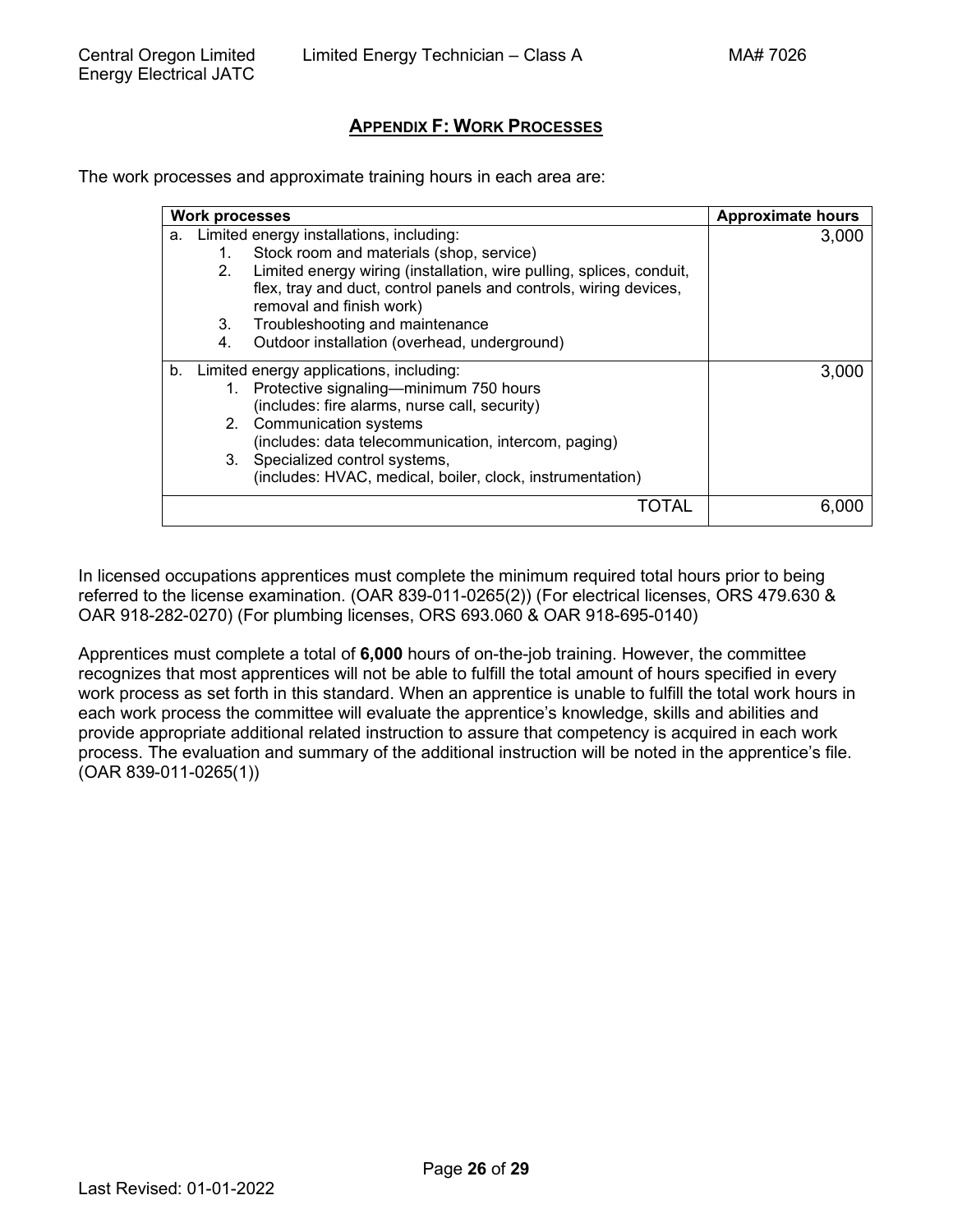# **APPENDIX G: [RELATED TRAINING](#page-1-0)**

<span id="page-26-0"></span>A minimum of **144** hours of related training shall be required during each year the apprentice is registered in the program. (ORS 660.126 (e) / ORS 660.175(2))

The following is a summary of related instruction including required class hours in each element of instruction. A committee may establish and submit clear objectives and outcomes in lieu of hours for each class subject. (ORS 660.157)

> **Related training must cover the following subjects and must be completed with a grade of 'C' or better for graded classes or 'Pass' for non-graded classes. (OAR 918-282-0170 to -0365)**

| Course |                                                                                | <b>Hours</b> |
|--------|--------------------------------------------------------------------------------|--------------|
|        | A minimum of 288 hours to include all of the following components:             |              |
| а.     | <b>Electrical mathematics</b>                                                  |              |
| b.     | Safety and accident prevention                                                 |              |
| C.     | Care and use of hand and power tools                                           |              |
| d.     | <b>Blueprint reading and electrical symbols</b>                                |              |
| e.     | <b>Introduction to the National Electrical Code</b>                            |              |
| f.     | Electrical fundamentals and basic theory, including AC & DC                    |              |
| g.     | <b>Electrical measuring devices</b>                                            |              |
| h.     | <b>Wiring methods</b>                                                          |              |
| i.,    | Related electrical statutes and rules                                          |              |
| j.     | <b>Fundamentals of electronics</b>                                             |              |
|        | k. Transformers                                                                |              |
|        | A minimum of 144 hours to be distributed among the following components, with  |              |
|        | no less than 48 hours per subject area:                                        |              |
|        | a. Protective signaling (includes fire alarm, nurse call, security)            |              |
|        | b. Communication systems (includes data telecommunication, intercom,           |              |
|        | paging)                                                                        |              |
|        | c. Specialized control systems (includes HVAC, medical, boiler, clock,         |              |
|        | instrumentation)                                                               |              |
|        | Program Objectives: The committee has established measurement tools to verify  |              |
|        | that each apprentice has met the minimum competencies in each component        |              |
|        | listed below prior to referral to the electrical licensing examination:        |              |
|        | a. Demonstrate math and algebra skills as they relate to the electrical trade  |              |
|        | b. Demonstrate basic rules of safety and how they affect all people on the job |              |
| C.     | Demonstrate proper care and use of hand and power tools used in the            |              |
|        | electrical trade                                                               |              |
| d.     | Demonstrate working knowledge of architectural and electrical blueprints,      |              |
|        | including electrical symbols                                                   |              |
| е.     | Identify NEC articles that apply to assigned tasks                             |              |
| f.     | Demonstrate problem-solving with series and parallel AC and DC circuits        |              |
| g.     | Perform system measurements testing and calibration                            |              |
| h.     | Demonstrate knowledge of low voltage structure wiring system design and        |              |
|        | installation                                                                   |              |
| i.     | Demonstrate knowledge of Oregon electrical statutes and rules                  |              |
| j.     | Identify basic electronic components used in limited energy installations      |              |
| k.     | Demonstrate knowledge of transformer theory and identify types of              |              |
|        | transformers                                                                   |              |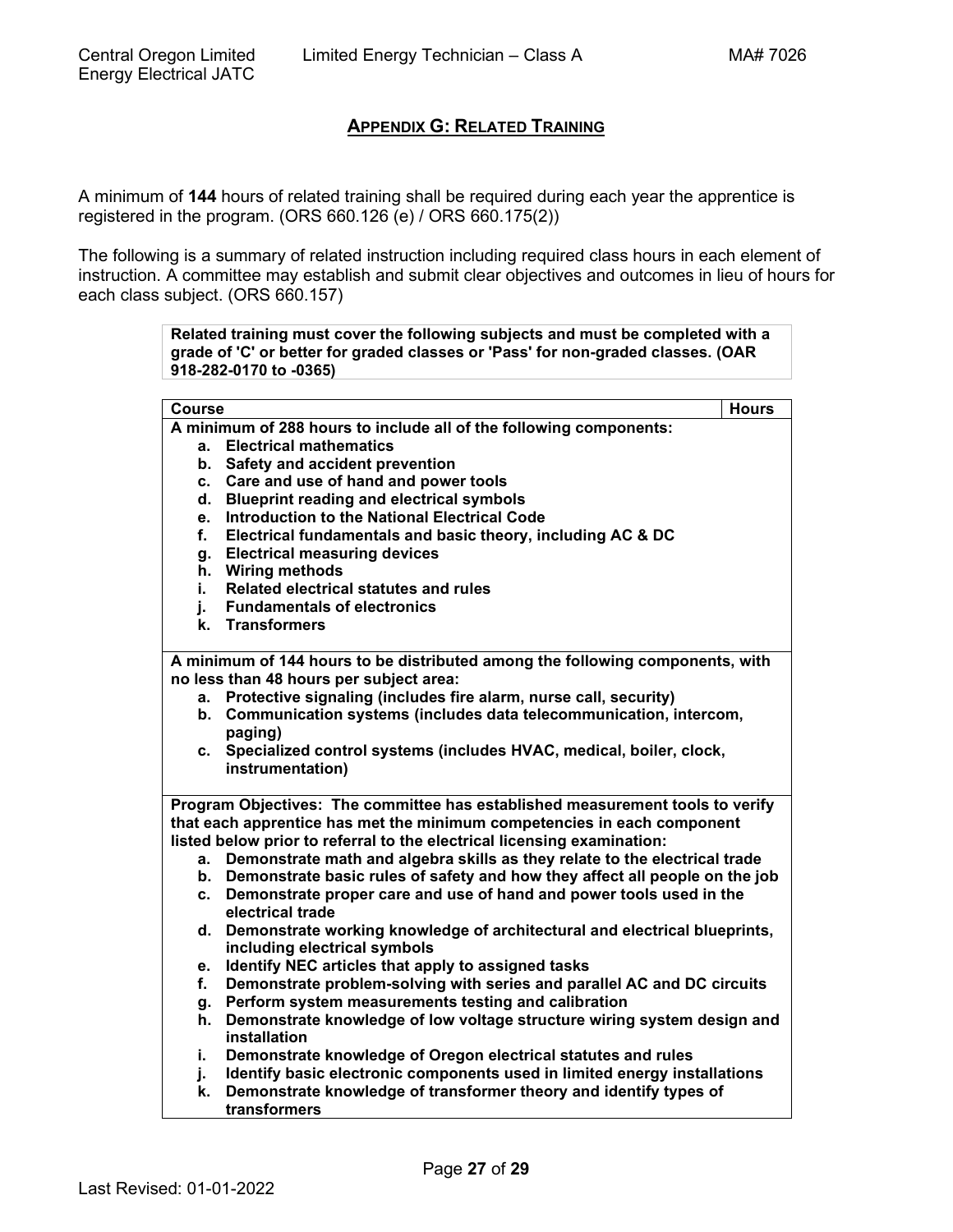- **l. Demonstrate knowledge of fire alarm, nurse call, and security systems**
- **m. Demonstrate basic knowledge of communication systems, including data telecommunication, intercom, and paging systems**
- **n. Demonstrate basic knowledge of specialized control systems, including HVAC, medical, boiler, clock, and instrumentation control systems**

Methods of related/supplemental training shall consist of the following:

☒Community college;